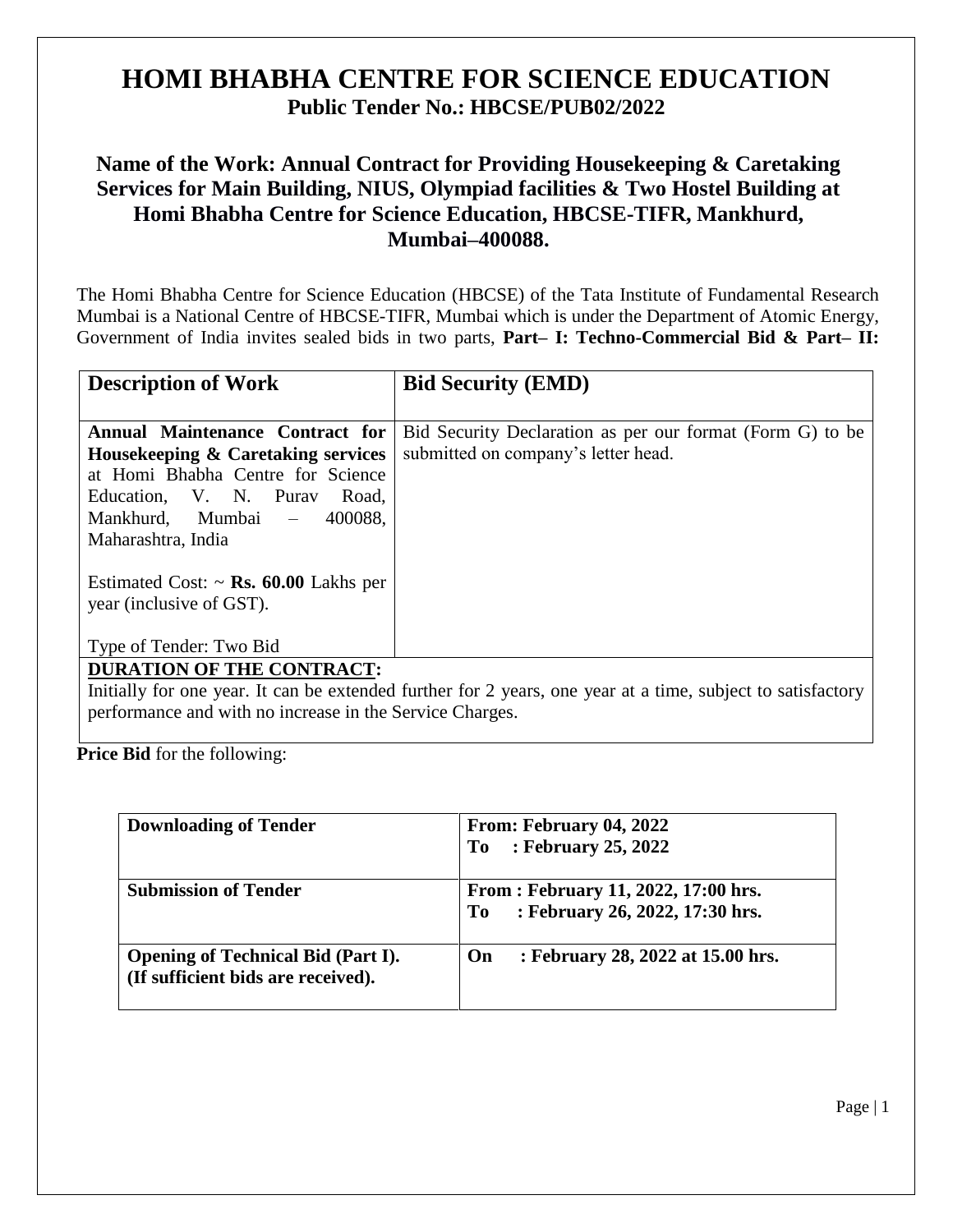# **INDEX**

| Part No. | <b>Particulars</b>                         | Page No.   |
|----------|--------------------------------------------|------------|
|          | <b>PART - 1 TECHNICAL BID</b>              |            |
| Part A   | Notice Inviting Tender                     | $3$ to $4$ |
| Part B   | <b>Instruction to Bidders</b>              | $5-6$      |
| Part C   | Pre-Qualification Criteria                 | 8          |
| Part D   | Conditions of Contract (General & Special) | $9 - 11$   |
| Part E   | Scope of Work                              | $12-19$    |
| Part F   | Format of Technical and Price Bid          | 20-31      |
|          | <b>PART-2 FINANCIAL BID</b>                | 32-33      |
|          |                                            |            |

Page | 2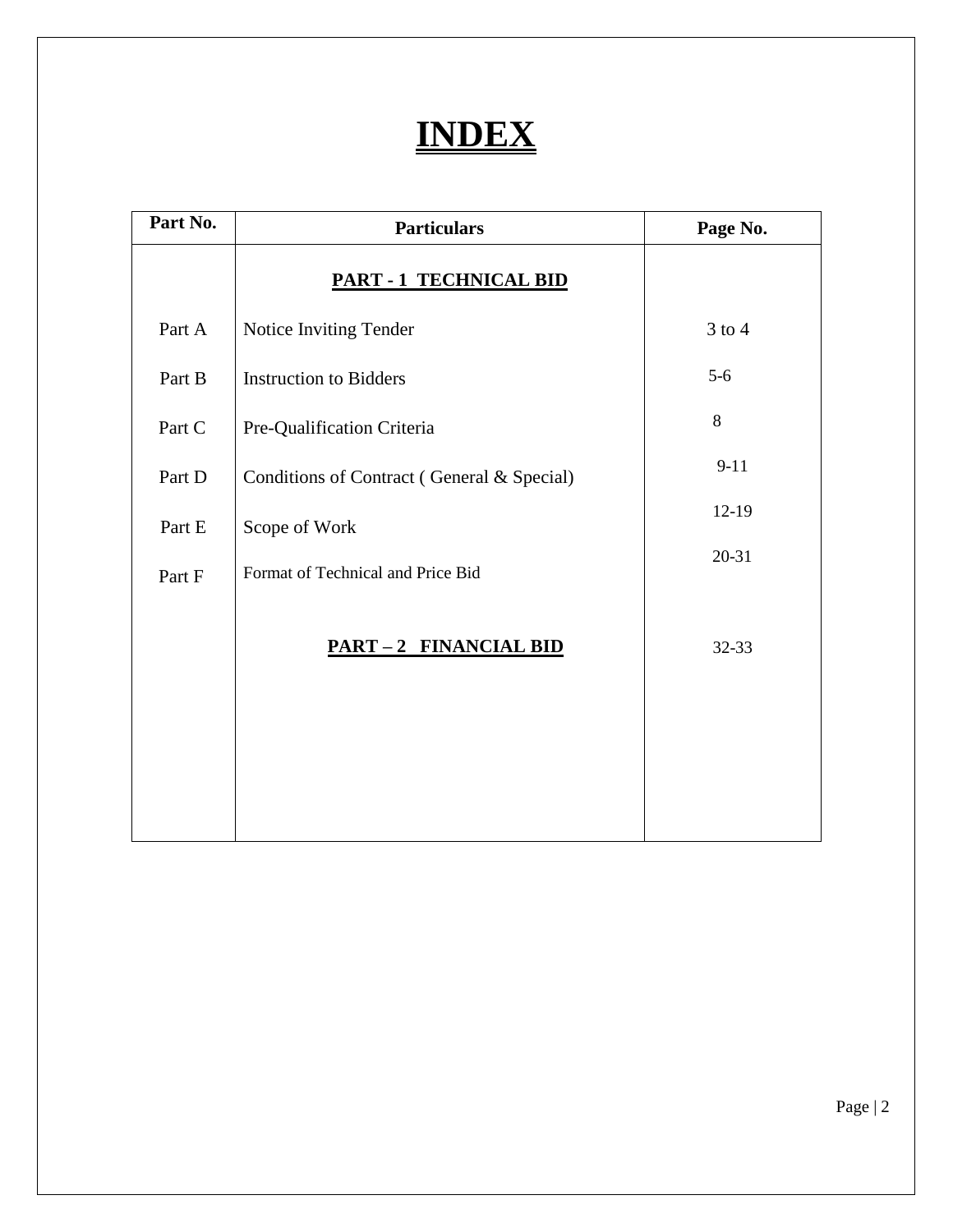### **PART A** NOTICE INVITING TENDER

Sealed tenders are invited (in 2 Part system) by the Head Administration & Finance Officer at the above officers for 'Annual Contract for Providing Housekeeping & Catering Services for Main Building, NIUS, Olympiad facilities & Two Hostel Building at HBCSE-TIFR, Mankhurd , Mumbai. The details of the tender including the scope of work, technical specification etc is given in this tender document. All the prospective bidders are requested to go the tender document before submitting their bids.

| Tender No.                       | : HBCSE-TIFR/PUB02/2022                                                                                                                                                                                                                                                                                                                                                                                                                                                                   |
|----------------------------------|-------------------------------------------------------------------------------------------------------------------------------------------------------------------------------------------------------------------------------------------------------------------------------------------------------------------------------------------------------------------------------------------------------------------------------------------------------------------------------------------|
| Name of Work/Service             | : Annual Contract for Providing & Caretaking Services for Main<br>Building, NIUS, Olympiad facilities & Two Hostel Building at<br>HBCS-TIFR, Mankhurd, Mumbai.                                                                                                                                                                                                                                                                                                                            |
| <b>Estimated Cost</b>            | : Rs. 60 Lacs                                                                                                                                                                                                                                                                                                                                                                                                                                                                             |
| Location of Supply/Work/Services | : HBCSE-TIFR, Mankhurd, Mumbai-400088                                                                                                                                                                                                                                                                                                                                                                                                                                                     |
| Online download of Tender        | : From 11.02.2022 to 26.02.2022 upto 15:00 hrs<br>(Tender documents can be downloaded from HBCSE website:<br>www.hbcse.tifr.res.in                                                                                                                                                                                                                                                                                                                                                        |
| <b>Earnest Money Deposit</b>     | : The bidder has to submit the "Bid Securing Declaration" as per the<br>attached format. The declaration also should be submitted on the<br>company letter head duly signed by Officer authorized to submit the<br>bid.                                                                                                                                                                                                                                                                   |
| Notification of amendments       | : If the technical specification requires any modification, suitable<br>amendment to this tender document will be issued and the same will<br>form part of the tender document. Prospective bidders are advised to<br>regularly visit the HBCSR web site or the CPP portal.<br>Corrigendum/amendments etc., if any, will be notified on the HBCSE<br>website/ CPP portal and no separated advertisement will be made for<br>this.                                                         |
| Minimum Validity of bids         | : 180 days from the date of technical bid Opening                                                                                                                                                                                                                                                                                                                                                                                                                                         |
| Pre-bid Meeting                  | : Online pre-bid meeting with all the prospective bidders is schedule<br>to be held on February 11, 2022 at 11:00 hrs. Interested bidders<br>may send email to purchase@hbcse.tifr.res.in for joining the meeting<br>on or before February 10, 2022 till 17:30 hrs. The details of the<br>online meeting will be sent to the interested bidders by February 11,<br>2022, forenoon. It is important for the vendor to attend the pre-<br>bid meeting to understand the exact requirements. |
| Submission of bids               | : February 26, 2022, 17:30 hrs. (BID DUE DATE)                                                                                                                                                                                                                                                                                                                                                                                                                                            |
| Date of time of opening bids     | : February 28, 2022 at 15:00 hrs. (Technical Bid Only)                                                                                                                                                                                                                                                                                                                                                                                                                                    |
| <b>Duration of Contract</b>      | : One year from the date of award of contract. However, the same<br>may be further extended for two more years on the same terms and<br>conditions.                                                                                                                                                                                                                                                                                                                                       |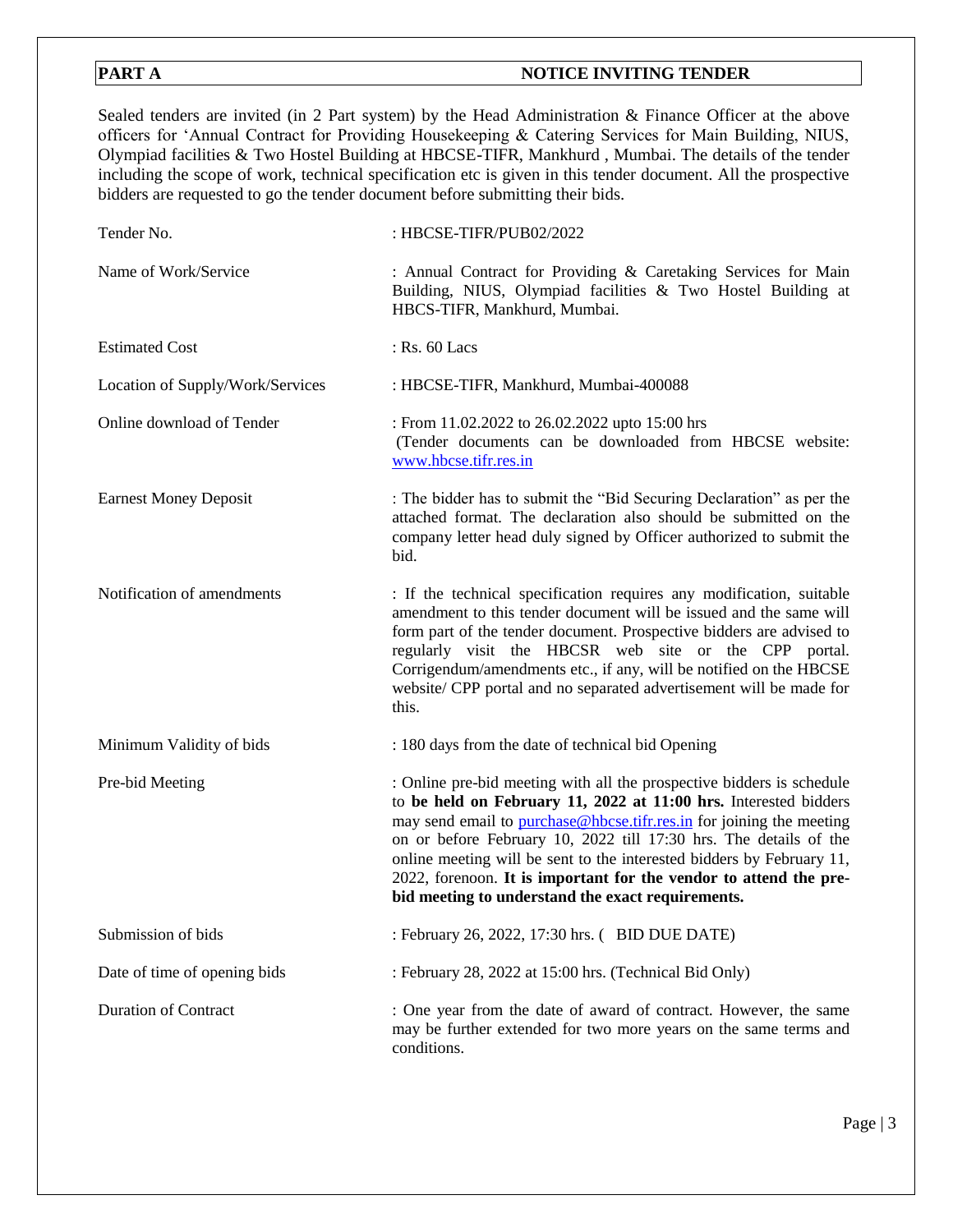#### **The tenders should be submitted in two sealed covers**.

The **First sealed cover - COVER I** should be superscribed **"Technical Bid"** and should contain Annexures duly accepted, signed by authorized signatory with seal. The cover shall also contain the mandatory documents mentioned.

The Bidder is expected to examine all instructions, forms, terms, and specifications in the bidding documents. Failure to furnish all information required by the bidding documents or submission of a bid not substantially responsive to the bidding documents in every respect will be at the Bidder's risk and may result in rejection of their bid.

#### The **Second sealed cover envelope – COVER-II** superscribed '**Price/Financial Bid' should** contain **Annexure- IV, as per the format given**.

The above mentioned two covers shall be sealed on the outside with seal bearing the logo/name of the company submitting the bid.

These two covers shall be again put into a single sealed cover superscribed **"Tender for Annual Contract for Providing Housekeeping & Caretaking Services at HBCSE Campus, Homi Bhabha Centre for Science Education, TIFR, V. N. Purav Marg, Mankhurd, Mumbai 400 088**. This should be addressed **to Head Administrative & Finance, HBCSE-TIFR, V. N. Purav Marg, Mankhurd, Mumbai 400 088**. and shall be sent by post/courier so as to reach before the prescribed time.

**COVER-I** of the tender will be opened on February 28, 2022 at 3.00 pm in the presence of attending tenderers. Opening of **COVER-II** (Price bid) will be intimated only to those tenderers who are qualified after evaluation of PART-I.

Only those Contractors, whose Technical proposals meet the mandatory criteria, shall be considered for financial evaluation. Thereafter, financial proposal shall be evaluated. The Financial lowest bidder shall be the first preferred contractor for the award of Work.

## **Head, Administration & Finance**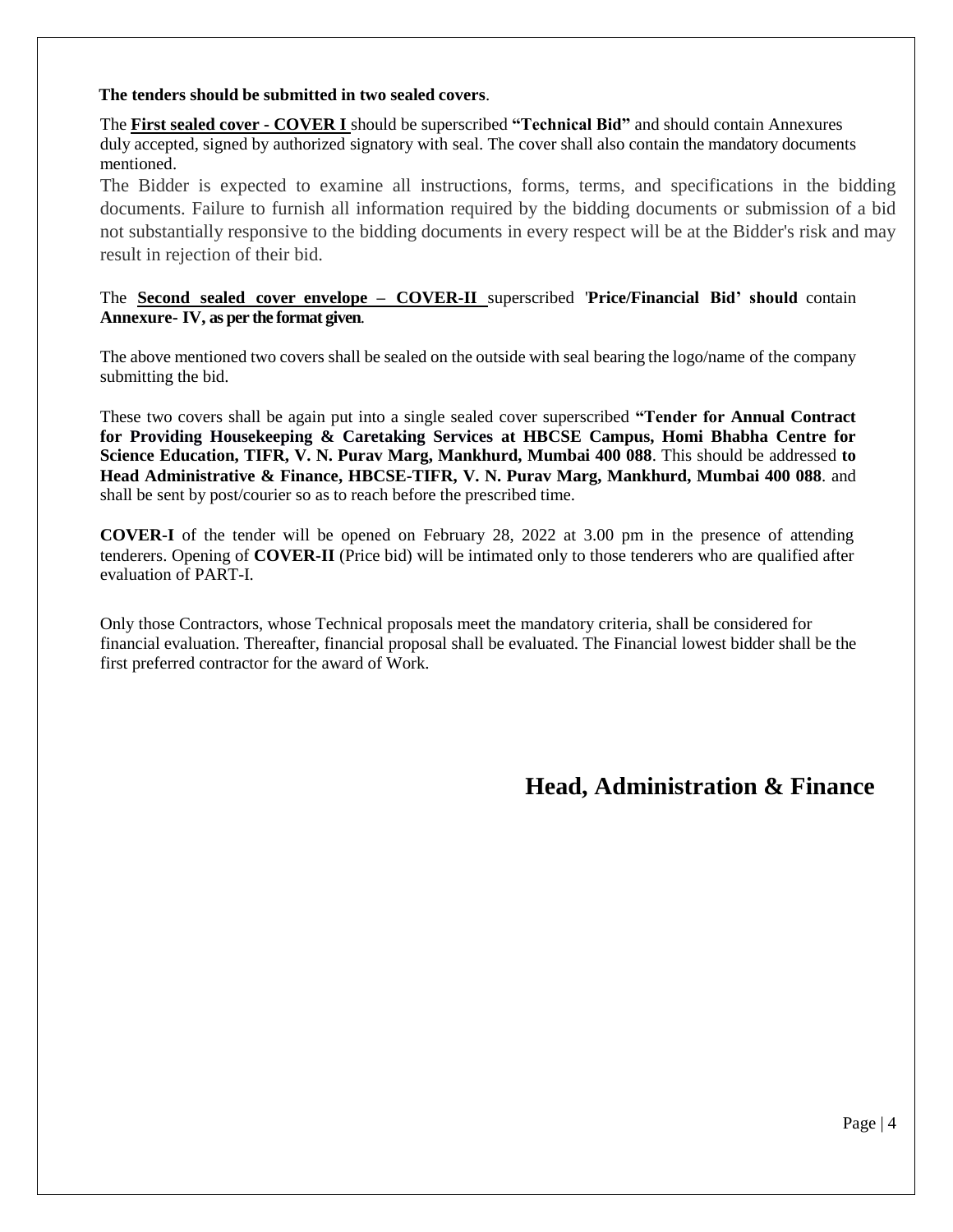#### **PART – B** INSTRUCTIONS TO BIDDERS

#### **A) General Instructions:**

**1.** The Prospective bidder shall carefully examine and understand the specifications/conditions of the tender document and seek clarifications in writing, if required, to ensure that they have understood all specifications/conditions of tender. These clarifications should be sought before submission of bids. If no such clarifications are sought in writing, it will be taken that the Bidder has read, understood and accepted all the terms, conditions and specifications in the tender document.

**2.** The Bidder is required to send a copy of this tender document, with all pages signed by the authorized person, to confirm that Bidder has read and understood the conditions of this tender document and that the proposal is submitted in full understanding and agreement of the requirements of HBCSE-TIFR.

**3.** The Bidder shall bear all costs associated with the preparation and submission of the Bid, and HBCSE-TIFR will in no case be responsible for those costs, regardless of the conduct or outcome of the biddingprocess.

**4.** HBCSE-TIFR reserves its rights to amend any of the terms and conditions of the tender document. All such changes can be made upto one week before the last date of submission of bid. The notice of such amendment will be published on HBCSE/CPPP website only. No separate advertisement will be issued in the newspapers for such changes / corrigenda. All the prospective bidders are therefore requested to regularly visit HBCSE/CPPP website for any suchupdates.

**5.** The complete bid shall be as per the specified formats only. The bids should be without alteration or erasures, except those to accord with instructions issued by the HBCSE-TIFR or as necessary to correct errors made by the bidder, in which case such corrections shall be initialed by the person or persons signing the bid.

**6.** The bidder shall submit only one option, which is best suitable to meet HBCSE-TIFR requirements. The bids submitted with more options shall be liable to be rejected.

**7.** The Bid prepared by the Bidder, as well as all correspondence and documents relating to the Bid exchanged by the Bidder and HBCSE-TIFR, shall be in English only.

**8.** Wherever a specific form is prescribed in the Bid document, the Bidder shall use the form to provide relevant information. If the form does not provide space for any required information, space at the end of the form or additional sheets shall be used to convey the said information. For all other cases, the Bidder shall design a form to hold the required information.

**9.** The Bidder shall explicitly indicate the non-compliance or deviation of the Solution offered in the Proposal to all the terms, clauses, conditions and specifications stipulated in this document. If non- compliance or deviation for any term, clause, condition or specification is not explicitly indicated, it will be construed as compliance and if successful in the bid, the bidder is obligated to comply with all the requirements (excluding those non compliances explicitly accepted by HBCSE-TIFR in writing) in too.

**10.** Successful bidder shall perform all the obligations specified in accordance with the terms and conditions laid down in the tender document/RFP. All details provided by the Bidder should be specific to the requirements specified in this tender document/RFP. Detailed clarification may be provided by Bidder, if so desired by HBCSE-TIFR. The Bidder shall specify the responsibilities of HBCSE-TIFR, if any, separately for the successful implementation of the project.

**11.** The Tenderer must read carefully all the terms, conditions and specifications before filling up the tender schedule and his financial bid. The Tenderer shall be bound by all terms, conditions and specifications as detailed in this tender document. The tenderers who are confident of executing the contract in time by employing the required resources, manpower and materials need only participate in this tender.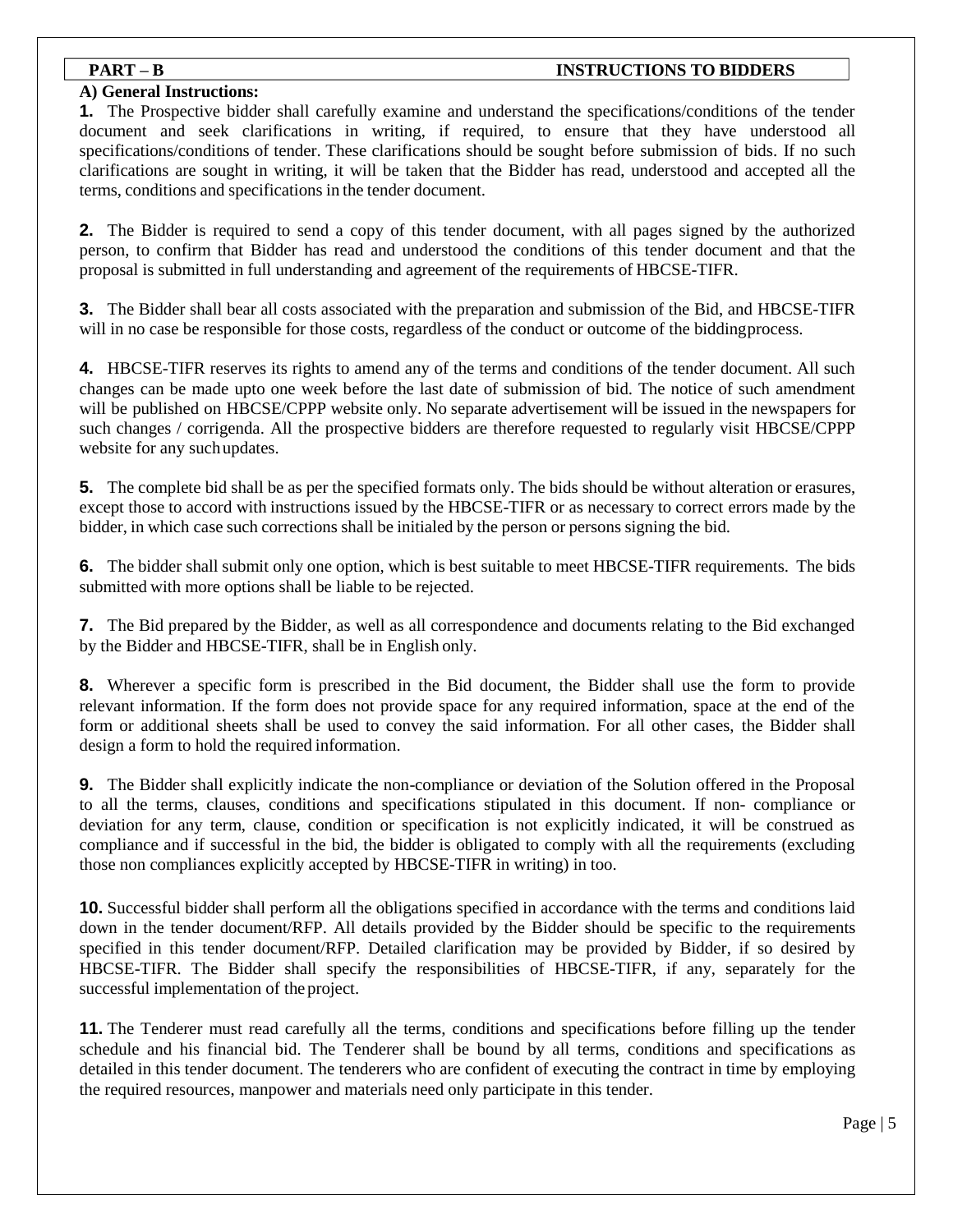**12.** In respect of the matters pertaining to this contract, tenderer shall not directly or indirectly bring or attempt to bring any political or outside influences or intervention through any association, union or organization. All disputes differences, clarifications etc. arising out of this contract will be represented by tenderer himself or by his legal representative at Mumbai only.

**13.** The Tenderer shall be bound by all terms, conditions and specifications as detailed in this tender document.

**14.** Conditional bids shall not be considered and will be rejected outright.

**15.** If any firm quotes "Nil" charges / consideration, the bid shall be treated as unresponsive and will not be considered. Service charges should be adequate to meet statutory deductions towards TDS and such other levies laid by Government. In case of the quoted service charge is less than such statutory deductions, then the bid will be summarily rejected.

**16.** It is implied that the tenderer has obtained all necessary information directly or indirectly affecting the contract such as legal stipulation, possible delays and hindrance or interference in executing the contract and has satisfied him/her before making the offer. Unexpected difficulties or expenses shall NOT be considered excuses for difficulties in performing the contract. The rate quoted should take all factors into consideration.

**17.** The tenderer acknowledges that he/she assumes all risks contingent upon the nature of the contract to be actually encountered by him in executing the contract, even though such actual conditions may result in the tenderer performing more or less work than that originally anticipated.

**18.** The tenderers who are confident of executing the contract in time by employing the required resources, manpower and materials should only participate in this tender offer.

**19.** The tender schedule shall be read in conjunction with Specifications, General Instructions, Special Terms and Conditions, Conditions of Contract and Additional Conditions. The tenderer shall be deemed to have carefully examined all these documents. It is further understood and agreed that the tenderer by careful examination satisfied him with the terms and conditions of the tender document.

**20.** The quantities indicated in tender may increase or decrease in each category depending on the future office requirement.

**21.** Corrections, if any, in the technical bid of application must be counter signed by the person authorized to sign the tender bids.

**22.** All entries in the Tender form should be legible and filled clearly. Any overwriting or cutting which is unavoidable shall be signed by the authorized signatory.

**23.** It is clearly understood that the bidders do not have any blood relationship with any employee working in HBCSE-TIFR or its center units.

**24.** A formal contract shall be entered into with the successful tenderer. In this contract, the successful tenderer shall be defined as Contractor.

**25.** In case the successful Tenderer declines the offer of Contract, for whatsoever reason(s), their EMD will be forfeited.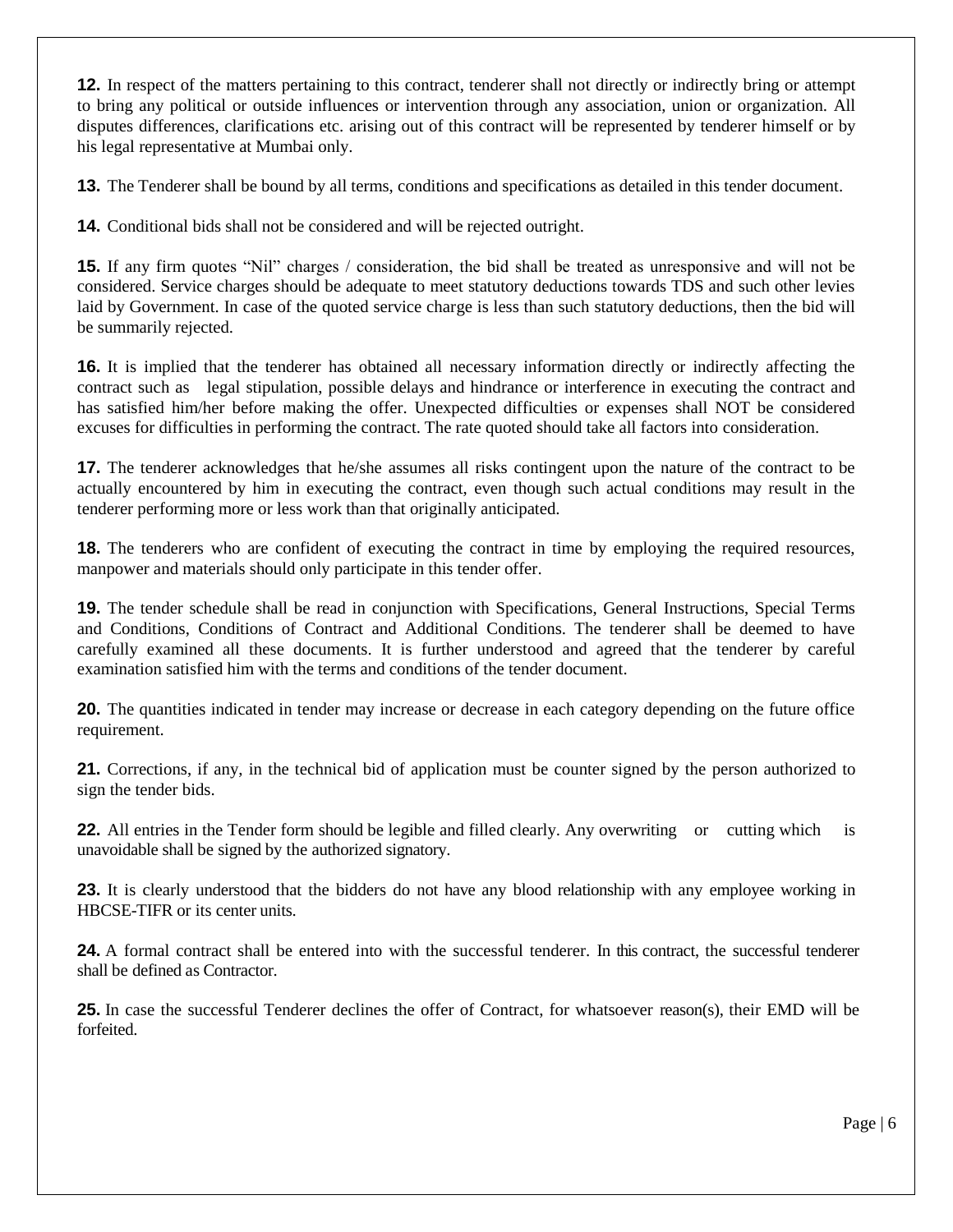**26.** The successful tenderer will have to deposit a Performance Security Deposit/bank guarantee of value equal to 10% of contract value by way of Demand Draft from a nationalized bank. PBG format can be provided on request. The PBG should valid for the entire duration of the contract plus two months claim period.

**27.** The successful remain Tenderer will have to deposit the Performance Security Deposit and commence the work within 20 days of acceptance of tender.

**28.** Each page of the Tender document should be signed and stamped by authorized representative of Tenderer in acceptance of the terms and conditions laid down by HBCSE-TIFR.

**29.** The competent authority of HBCSE-TIFR reserves the right to withdraw/relax any of the terms and conditions mentioned above in such a situation the tenderer shall be given sufficient time to take the changes into account.

**30.** The competent authority of HBCSE-TIFR reserves the right to reject all or any tender in whole, or in part, without assigning any reason thereof.

**31.** The contract shall be awarded to the lowest bidder whose bid is found to be responsive to the tender conditions. If the rates of different bidders are found same, preference would be given to the tenderer having the maximum turnover.

#### **32. DOCUMENTS ESTABLISHING BIDDER'S ELIGIBILITY AND QUALIFICATION:**

The prospective bidders should ensure that they fully meet the pre-qualification terms and conditions as stated in the tender document. All the relevant documents need to be enclosed along with the bids. Any bidder submitting bid without the relevant documents is liable to be rejected.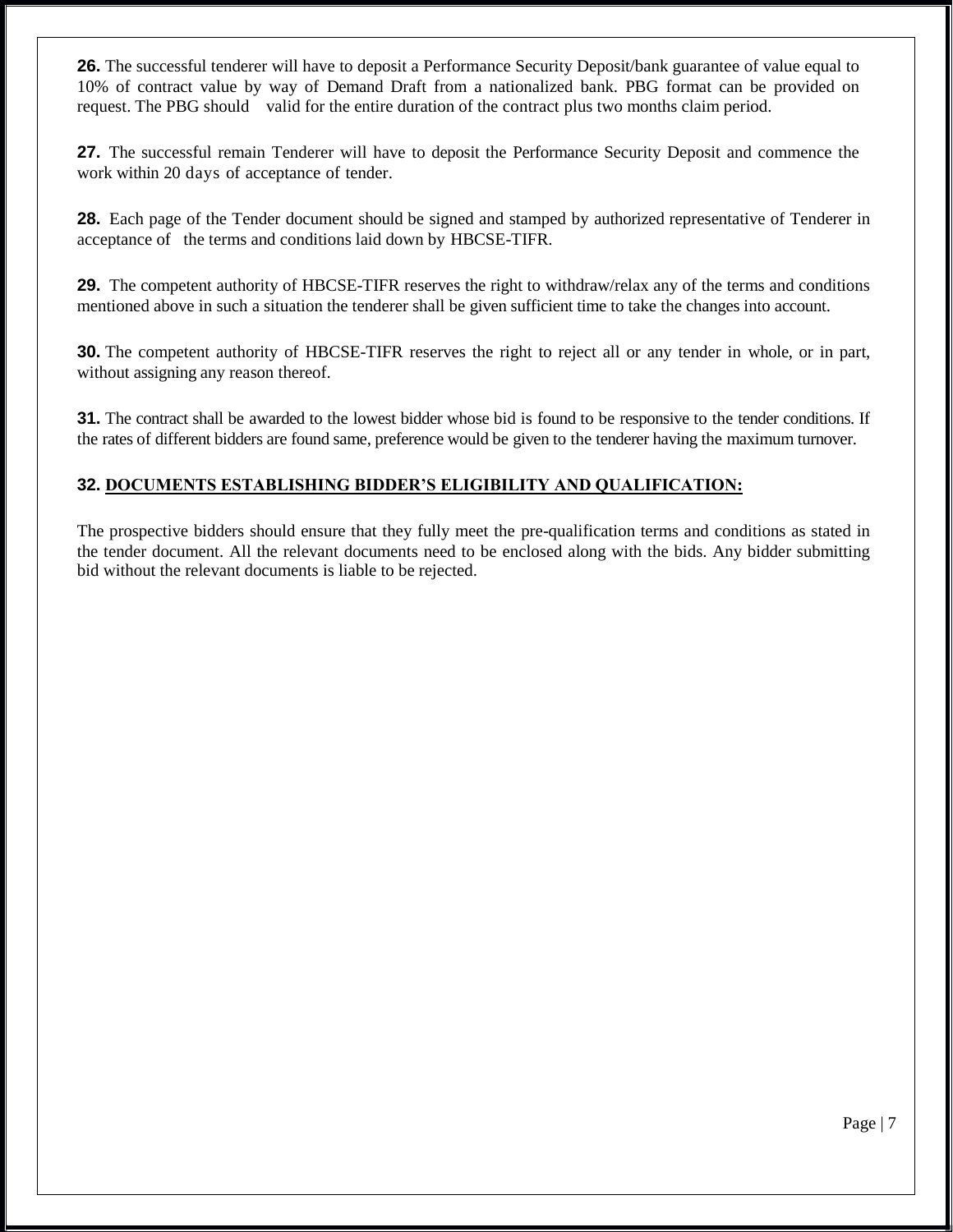#### **PART – C PRE-QUALIFICATION**

**PRE-QUALIFICATION CRITERIA**: The prospective bidders should meet the following prequalification criteria to be technically qualified and become eligible for opening of their price bids.

The bids not found responsive to the pre-qualification criteria will be technically disqualified from the tendering process.

All documentary evidence in support of the pre-qualification criteria should be attached along with the technical bid failing which the bid will be technically disqualified from the tendering process.

- 1. The Tenderer must have an average annual turnover of Rs. 60,00,000/- (Rupees Sixty lacs) and should be profit making during the last Financial three years 2018-19, 2019-2020 and 2020-21. Copies of the following documents should be submitted along with the Technical Bid.
- a. Audited Balance Sheet of last three years i.e.2018-19, 2019-20 and 2020-21.
- b. GST Registration certificate.
- c. ESI & EPF Registration Certificate.
- d. PAN Card
- e. Income tax return of last three F.Y 2018-19, 2019-20 and 2020-21.
- 2. The Tenderer should have the Registered / Branch Office in Mumbai MMR region.
- 3. The Tenderer should be a company registered under the Companies Act, 2013
- 4. The Tenderer should possess valid ISO-9001 certification. Copy of certificate has to be attached with the Technical Bid.
- 5. Tenderer should provide copy of the License under Contract Labour (Regulation and Abolition) Act
- 6. Presently black listed or debarred firms are not eligible to participate in the tender.
- 7. The tenderer should have atleast;
	- a. One similar completed work contract of Rs. 48 lacs or more; OR
	- b. Two similar completed work contracts of Rs. 36 lacs or more; OR
	- c. Three similar completed work contracts of Rs. 24 lacs or more.

Similar Works means providing manpower/housekeeping services to reputed organization including Govt. & PSUs at least for the last five years. Further, at least one work in any of the above three categories must have been carried out in any Govt./Semi-Govt./PSUs organization in India. Certificates of satisfactory performance from these clients are also to be submitted along with tender.

8. Undertaking on Nom Judicial Stamp paper of Rs. 100/- duly notarized as appended at Annexure 'V' to be submitted.

All the documents pertaining to the above eligibility conditions needs to submitted along with the technical bid. The bids which are found to be not meeting with any or all the are conditions shall be declared technically disqualified and will not be eligible for opening of their financial bids.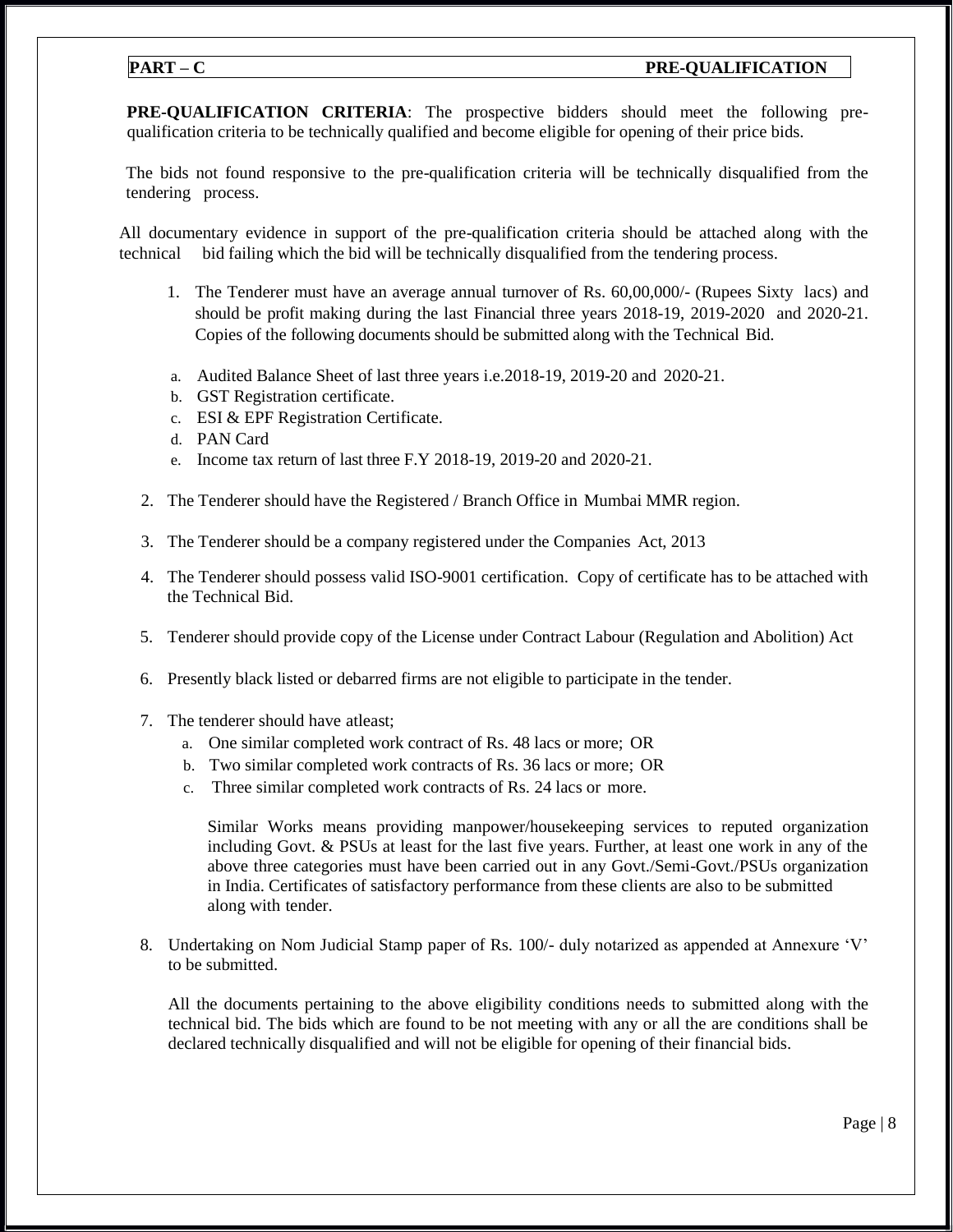### **PART D GENERAL CONDITIONS OF CONTRACT (GCC) / CLAUSES OF CONTRACT**

## **1. Number and Qualification of Manpower:**

The contractor should supply / provide 18 (EIGHTEEN UNSKILLED) and 1 (ONE SUPERVISORY) number of his own employees (the "contractor manpower" or "contractor staff") with minimum qualification of Xth standard every day for carrying out housekeeping work as stated below and in Annexure "A" to this document.

Contractor has to appoint 1 person as a supervisor to whom complaints and instructions can be passed on by the Officer-in-charge, HBCSE.

- **2.** The cleaning material/consumables for the house keeping work shall be provided by the Institute.
- **3.** The manpower supplied by the contractor shall come in clean uniforms, shoes & Contractor's identity card. The contractor shall provide / deploy 19 of his employees in 2 shifts from 07.00 am to 3.00 pm., 3.00 pm to 11.00 pm. The Officer-In-charge, HBCSE may convey changes in the shift timings to the Contractor / Supervisor which shall then be implemented.
- **4.** The Contractor should ensure the Health and safety measures of the employees. HBCSE-TIFR may, if required, also conduct health check-up of the staff deployed.
- **5.** The Contractor must employ adult manpower only. Employment of child labour will lead to the termination of the contract. The Contractor shall engage only such of his employees, whose antecedents have been thoroughly verified, including character and police verification and other formalities. The Contractor shall be fully responsible for the conduct of their staff.
- **6.** It shall be the Contractor's responsibility to comply with all statutory provisions, rules and regulations. The Contractor shall at all times indemnify HBCSE-TIFR against all claims, proceedings, losses, expenses, damages or compensations that may arise due to an act or omission of the Contractor or his employees under or in relation to this tender / contract which is in contravention or inconsistent with the provisions of Payment of Wages Act, 1936; Minimum Wages Act, 1948; Employer's Liability Act, 1938; the Workmen Compensation Act, 1923; Industrial Disputes Act, 1947; Maternity Benefit Act, 1961; Shops and Establishment Act or any modification thereof or any other law relating thereto and rules made hereunder from time to time. HBCSE-TIFR shall not be responsible in this regard.
- **7.** The bid / rates quoted shall remain valid for a period of one years as per the quoted rates from the date of commencement of the service. Initially the contract shall be awarded for a period of one year only, which may be subsequently renewed for second and third year subject to satisfactory performance, on the same terms and conditions.
- **8.** HBCSE-TIFR, however, reserves the right to terminate the contract by serving one months' notice, in writing. The Contract may also be terminated with mutual consent by giving one-month notice.
- **9.** In case of breach of any terms and conditions attached to the contract, the Performance Security Deposit of the Contractor will be liable to be forfeited by HBCSE-TIFR besides annulment of the contract.
- **10.**The contractor will arrange for and maintain at HBCSE-TIFR daily duty roster chart, other statutory and required registers etc. for use of the Contractor's employees.
- **11.**No. of manpower can be increased / decreased as per the requirement of the Institute on the same terms and conditions and at the rates quoted by the Contractor.
- **12.**The bidders quoting abnormally low/high rates for contractor margin / other allowances are liable to be disqualified.
- **13.**The contractor has to maintain 100% attendance per shift of duty by providing a substitute in place of absentee worker. The price quoted by the bidder will remain fixed for the entire period of the contract. No escalation on any account will be provided to the contractor during the period of the contract except on account for change in DA rates or Statutory levies by the government. The bidder should therefore consider all the factors into account while submitting their bids.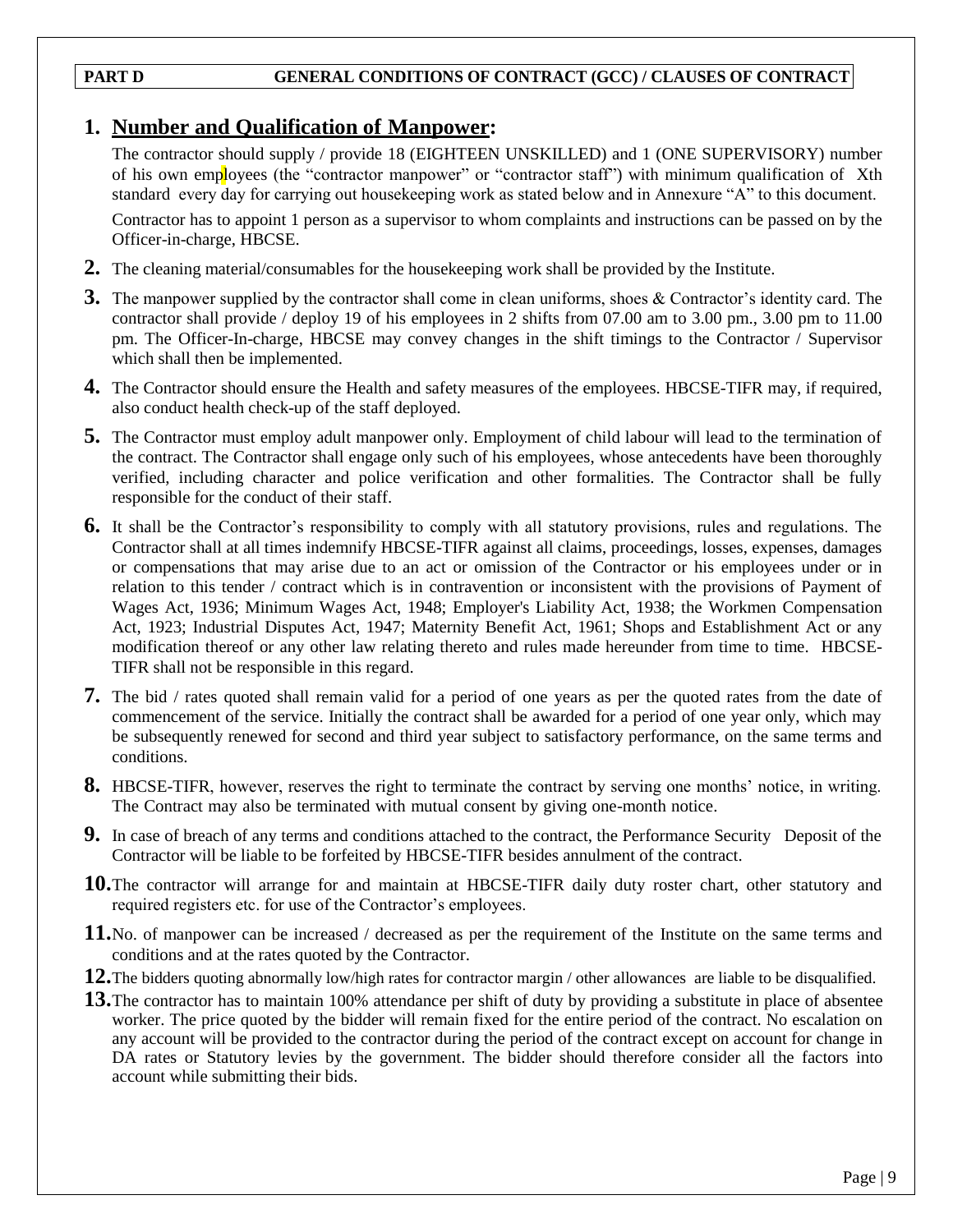**14.**All housekeeping staff have to follow the advisories and instructions issued by HBCSE in view of the COVID19 pandemic by maintaining physical distance, wearing mask and sanitizing hands frequently. Contractor should ensure that housekeeping staff is fully vaccinated before joining HBCSE. He must submit the COVID-19 vaccination certificate of all housekeeping staff.

## **15.Submission of Monthly bills:**

The contractor will be required to submit computerized bill (in triplicate) by the 10th of next month along with all the necessary enclosures as given below. Handwritten or typed bill will not be accepted by the HBCSE-TIFR. While submitting the monthly bill for housekeeping services following documents are to be enclosed with the bill: -

- a) Documents to show payment of wages by Contractor to the contractor manpower credited to their bank account or paid through cheque. The attendance sheet along with the personnel deployed duly verified by the team leader shall also be enclosed. Copies of signed salary sheet and pay slips should also be submitted.
- b) ESI/EPF/GST/Other statutory dues paid for the previous month (copy of challans to been enclosed) (along with copy of contribution submitted online in respect of ESI and EPF)
- c) Undertaking that all statutory laws including labour laws such as ESI Act, EPF Act, Minimum Wages Act (Central) is being complied with and that the payment is made as per the designated/described wages in Minimum wage schedule.
- d) The service provider must ensure that entitled wages of the workers are credited to their bank account on or before  $7<sup>th</sup>$  of each month. Service provider will not be given any relaxation in this matter.
- e) The list of the workers engaged in the month of bill presented along with their designation. As GST has been implemented so the relevant required challan/return are to be given. The return has to be submitted quarterly or whenever asked by the office.
- f) All the above documents should be duly attested by the authorized signatory as mentioned in the tender documents.
- g) If the Contractor does not submit the bills along with supported required documents or fails to submit it on time, repeatedly on two or more occasions, then HBCSE-TIFR reserves the right to cancel the contract and black list the agency.

## **16.Payment through supplementary bill:**

Orders of revision of DA to be submitted timely for making suitable amendment in the order. Payment of arrears on account of revision of DA will be made against submission of supplementary bill only. Submission of monthly bill as per the revised rates to be done only after receipt of amended order.

## **17.Payment Procedure:**

Payment will be made in the succeeding month upon submission of the bill in triplicate. The payment will be made within 20 days of the submission of bill duly complete in all respect.

## **18.Timely payment of wages to workers:**

Wages to the worker engaged under the contract should be credited in their respective account or through cheque. However the agency has to make payment to the workers on or before  $7<sup>th</sup>$  of every month and payment of wages is not linked to the clearance of the bill by HBCSE-TIFR. If the agency does not make payment to its workers, through Bank/cheque is liable to be terminated and fresh tender will be called for.

## **19.Penalty:**

Whenever and wherever it is found that any service is not up to the mark, it will be brought to the notice of the team leader / supervisory staff of the Contractor by HBCSE-TIFR and if no action is taken within ONE hour, liquidated damages per complaint shall be imposed. The decision of HBCSE-TIFR official in charge shall be final, in this regard.

## **20.Manpower**

a) Any misconduct / misbehavior on the part of the manpower deployed by the Contractor will not be tolerated. Upon receiving a complaint or the contractor coming to know of any misconduct / misbehavior, such person will have to be replaced by the Contractor at his own costs, risks and responsibilities immediately, with written intimation to HBCSE-TIFR.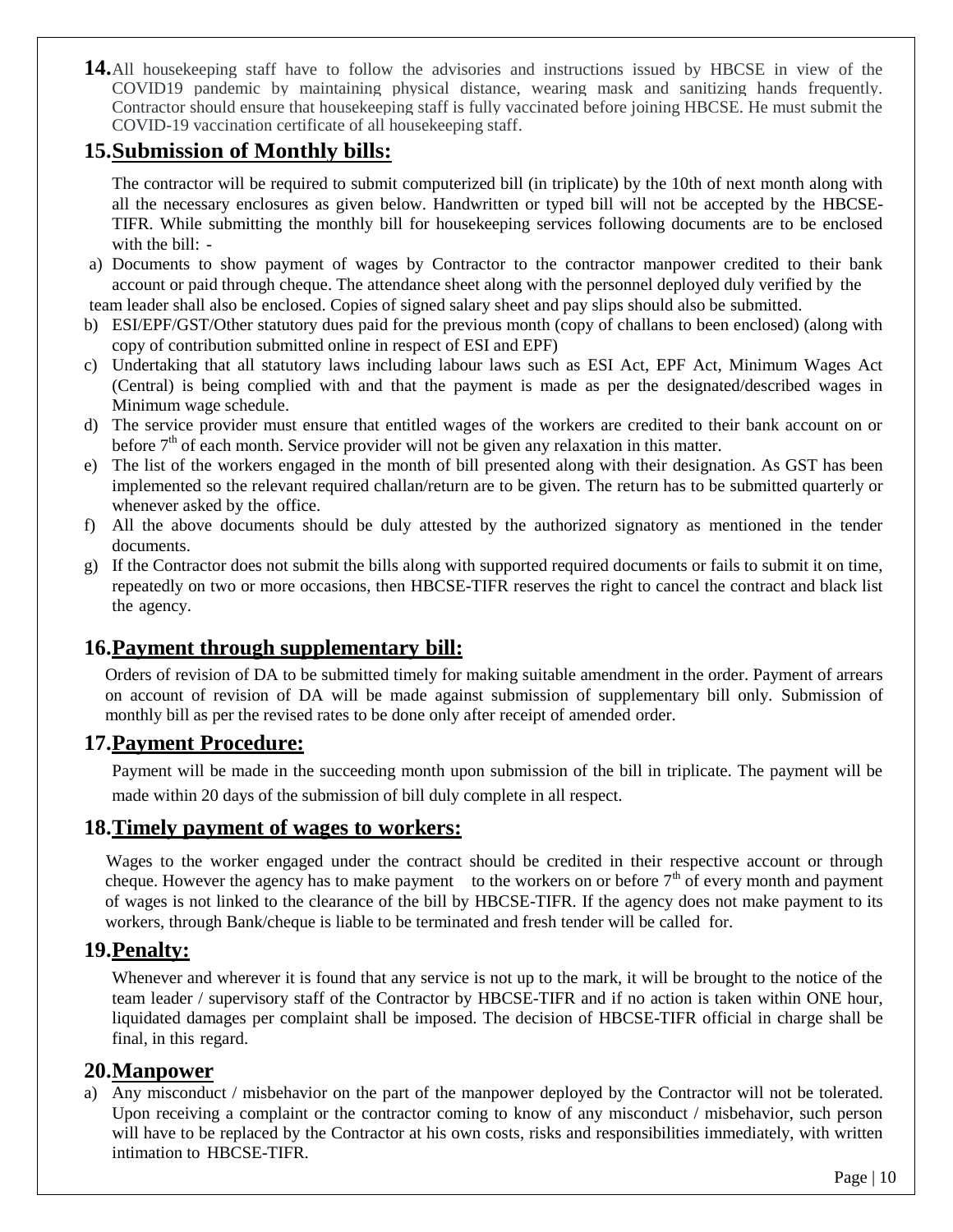- b) The Contractor should ensure to maintain adequate no. of manpower and also arrange a pool of stand-by worker. In case any worker absents himself from the duty, the reliever of equal status shall be provided by the Contractor from an existing pool of worker. If the deployed numbers of workers are less than the minimum required, a penalty per worker per day will be deducted from the bill.
- c) They shall, accordingly be dealt with and subject to the following conditions. The staff of the contractor should ensure that they do not smoke, chew tobacco, Gutkha and consume liquor inside the campus.
- d) The contractor shall arrange to issue identity card bearing photograph o fits employee for entry and exit within the premises.

## **21.Verification/ Clarification:**

The Police verification/ character and antecedents of each personnel of the service provider will be got verified by the service provider before their deployment. It will be the responsibility of service provider. The service provider will also ensure that the personnel deployed are medically fit and Certificates of their medical fitness shall be provided when called for by HBCSE-TIFR.

## **21.Risk Clause:**

HBCSE-TIFR reserve the right for termination of the contract at any time by giving one month written notice, if the services are found unsatisfactory and also has the right to award the contract to any other selected tenderers at the cost, risk and responsibilities of Contractor and excess expenditure incurred on account of this will be recovered by HBCSE-TIFR from the Contractor Security Deposit or pending bill or by raising a separate claim.

- $\triangleright$  All necessary reports and other information will be supplied on a mutually agreed basis and regular meetings will be held with the HBCSE-TIFR.
- ➢ Contractor and its staff shall take proper and reasonable precautions to preserve from loss, destructions, waste or misuse the areas of responsibility given to them by HBCSE-TIFR and shall not knowingly lend to any person or company any of the effects or assets of the HBCSE-TIFR

under its control.

- $\triangleright$  In the event of loss/damage of equipments etc. at the premises of the HBCSE-TIFR due to negligence/carelessness of Contractor staff, if established after a joint enquiry, then the Contractor shall compensate the loss to HBCSE-TIFR.
- $\triangleright$  The Contractor or its representative/s shall meet HBCSE-TIFR representative/s regularly to take feedback regarding the manpower services.
- $\triangleright$  The Contractor shall, in performing its part of this Agreement, ensure the safety of the building and the persons working in or visiting the HBCSE-TIFR's premises and shall indemnify HBCSE-TIFR for any loss or damage caused by any act or omission of the Contractor or Contractor staff.
- ➢ The Contractor shall not assign or sublet this Agreement or any part thereof to any third party without the approval of the HBCSE-TIFR. However, he may use the services of associates for providing the services in which case the Contractor shall be responsible for the performance and all acts
	- of the associates as though they were his own.
- ➢ In every case the Contractor shall make alternative arrangements for meeting his contractual responsibilities in case of failure of the Associate
- ➢ Supervisor's name will be intimated to HBCSE-TIFR's concerned official at the work place.
- $\triangleright$  Training on gender sensitization, behavior aspects and ethics must be done regularly. Training report of the same must be submitted to HBCSE-TIFR.
- ➢ All Licenses required for the work at the site will be obtained by the Contractor.

## **22.Dispute Settlement:**

It is mutually agreed that all differences and disputes arising out of or in connection with this tender / Contract shall be settled by mutual discussions and negotiations. If such disputes and differences cannot be settled and resolved by discussions and negotiations then the same shall be referred to the Sole Arbitrator appointed by the Director, HBCSE-TIFR, Mumbai whose decision shall be final and binding on both the parties.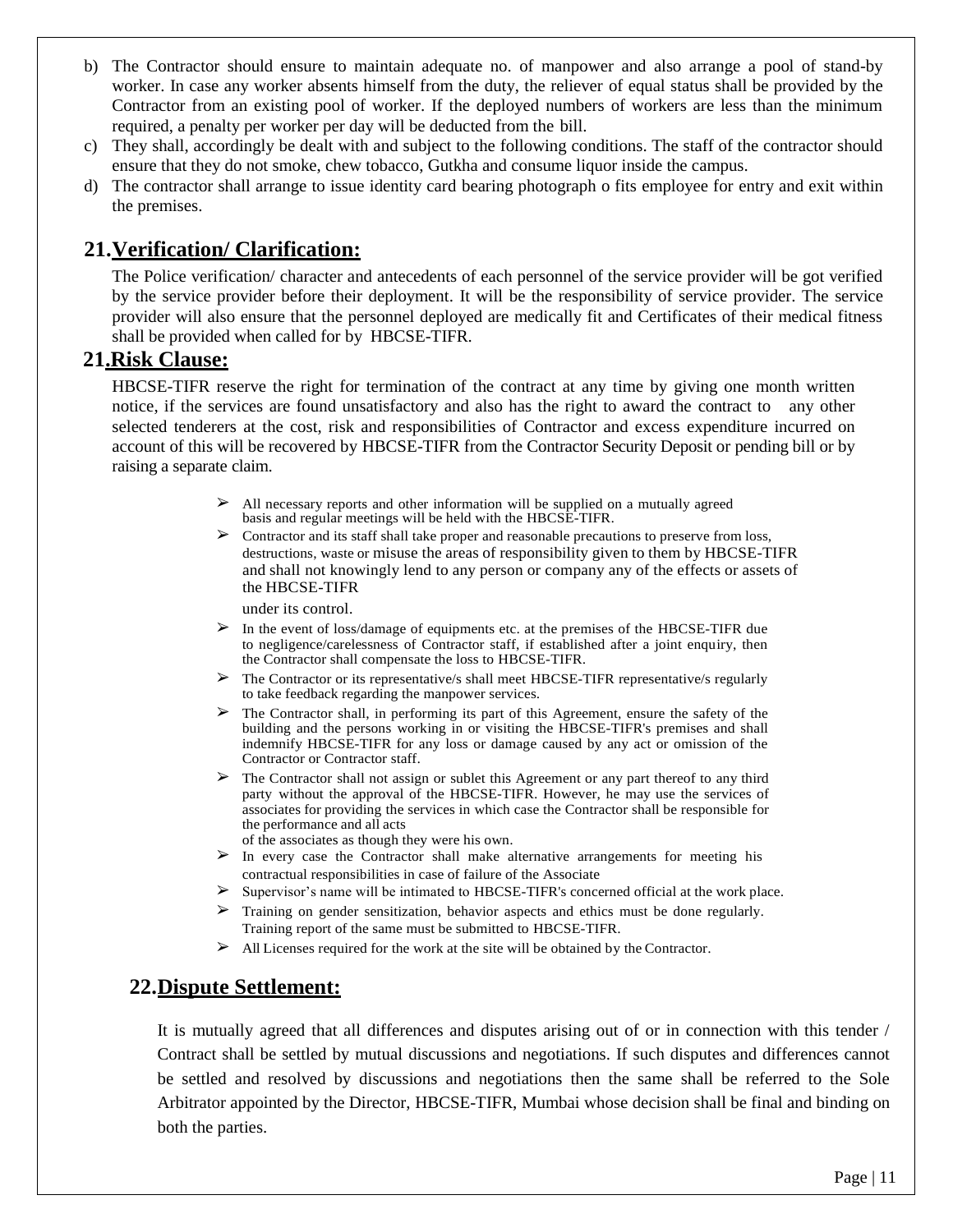## **PART -E SCOPE OF WORK**

**Annual Contract for Providing Housekeeping & Caretaking Services for Main Building, NIUS, Olympiad facilities & Two Hostel Building at HBCSE-TIFR, Mankhurd, Mumbai.**

### **Sweeping and mopping of entrance steps, including parapets, lounge (reception area) No. of operations per day: One**

**Specifications:** Daily sweeping with soft broom, mopping with solution of water plus disinfectant

/ Detergent - mopping to be repeated with mop using plain water. (Once in a day)

- 1) Daily dusting of entrance at reception area doors, entrance lights /fixtures (using duster-Ordinary) **No. of operations per day: One**
- 2) Sweeping open space like roads, courtyards, car parking areas, areas around building, sheds and structures- including removal of spilled oil, lubricants etc. bird droppings, animal waste,spits etc.

#### **No. of operations per day: One**

**Specification:** Sweeping with hard, coconut straw broom, removal of spilling of oil etc.using dry sand, removal of spits etc. by water.

3) Sweeping and cleaning including mopping of floors of internal areas – office rooms, halls, equipment rooms, stores, stationery room, printing room and officer's rooms. Any of the rooms shall be cleaned.

#### **No. of operation: One**

**Specification:** To be swept with soft broom first. All fans in the building exhaust fans, air conditioning units to be switched off before sweeping. The entire area to be mopped using hand operated cotton mop of standard size by dipping in water detergent solution. The mopping to be repeated with ordinary water, the mop being squeezed before use-dipped in fresh water for every 200-300 sq.ft. of moppingmopping should be done in such a manner that no markings are visible when the area is dried. Before sweeping – all waste papers baskets to be emptied and the waste collected for disposal.

4) Sweeping/ dusting etc. of verandas, vestibules and staircase and cleaning of articles/ fixtures therein such as firefighting equipment. Dusting if Glass-doors, tubelights, fans once in a week.

#### **No. of operation per day: One**

5) Cleaning of latrines, toilet blocks, wash basins, urinals, internal & floor passages thereto, mirrors and other fixtures with sanitizers twice in a day & whenever required.

#### **No. of operations per day: Two**

**Specifications:** a) Toilets and urinals and glazed portions to be made wet first, application of suitable cleaning powder/cleaning agent and scrubbed with appropriate brush. Surfaces glazed plated should first be applied with a thin paste of cleansing powder/ agent/and rubbed uniformly with the help of cotton waste/hand/ plastic soft/ sponge.

6) Cleaning of unoccupied Guest House room once in week.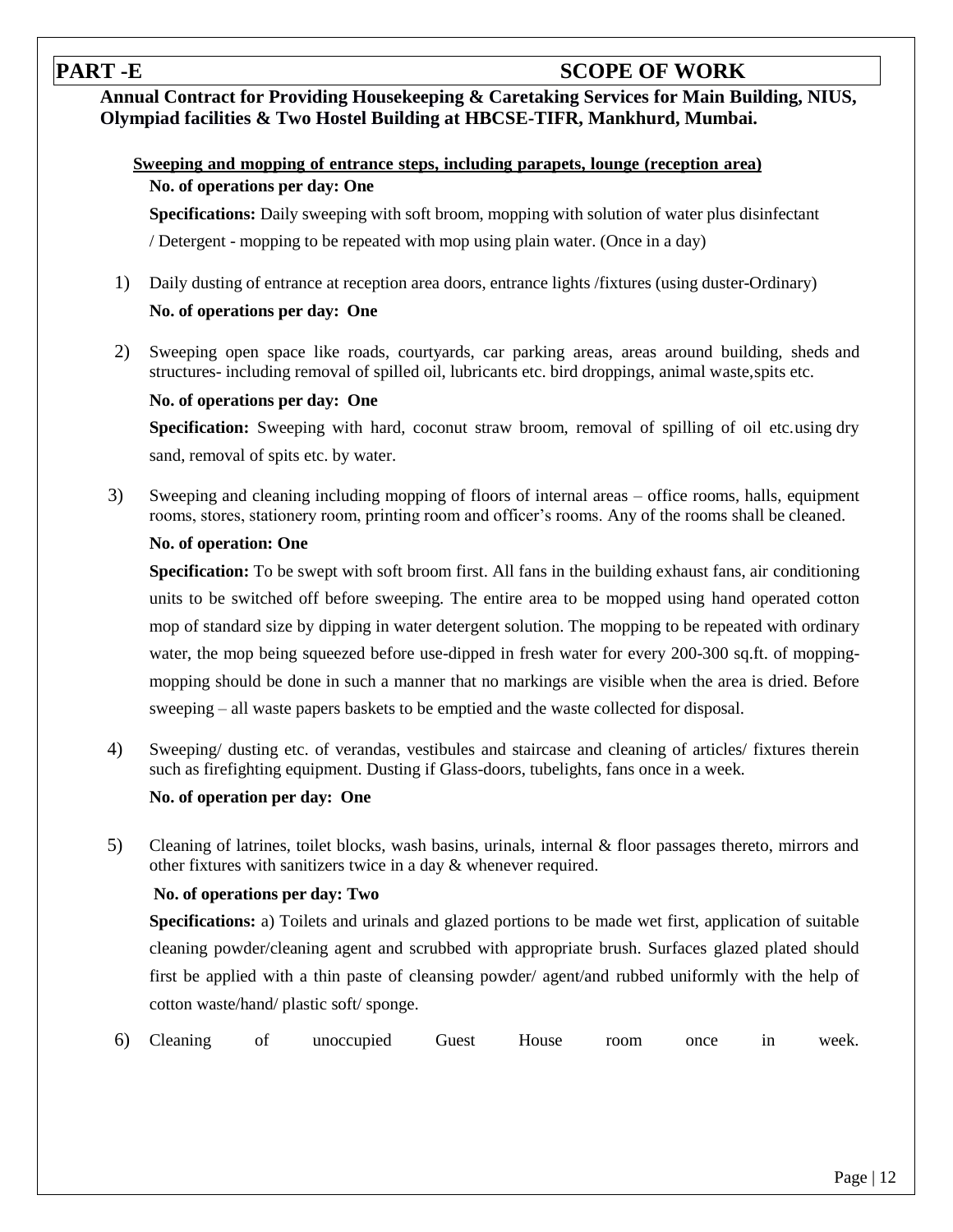**Area:** The Homi Bhabha Centre for Science Education is situated on a 5.5-acre plot. It has

- a Ground + two storied Main building with a carpet area of  $4182 \text{ m}^2$  approx.,
- b Ground + two storied Hostel building with a carpet area of 745 m<sup>2</sup> approx.
- c Ground + two storied Olympiad building of 837 m<sup>2</sup> area approx.
- d Ground + two storied NIUS building of 2327 m<sup>2</sup> area approx.
- e Ground + three storied NIUS Hostel building of  $138 \text{ m}^2$  area approx.

The remaining area covers lawns and gardens.

| <b>HBCSE Main Buildings: Ground floor +2 floor</b>                                                                                                                                                                 | 4182 Sq.m |
|--------------------------------------------------------------------------------------------------------------------------------------------------------------------------------------------------------------------|-----------|
| <b>Ground Floor:</b>                                                                                                                                                                                               |           |
| 6 Rooms, Auditorium, Library, 2 Toilets, Canteen, Open area (Corridor) in side<br>Garden area, Open area (Corridor), Glass Doors and Glass Windows, Wall tiles<br>daily, Ceiling Fans & Tube Lights -once in week. |           |
| <b>First Floor:</b>                                                                                                                                                                                                |           |
| 21 Rooms, 4 Toilets, Canteen Terrace, Open area (Corridor), Ceiling Fans &<br>Tube Lights, Wall. (Once in a week)                                                                                                  |           |
| <b>Second Floor:</b>                                                                                                                                                                                               |           |
| 29 Rooms, Tea pantry, 4 Toilets, Open area (Corridor)                                                                                                                                                              |           |
| Three Staircase, Terrace                                                                                                                                                                                           |           |
| One Lift                                                                                                                                                                                                           |           |
|                                                                                                                                                                                                                    |           |
| <b>HBCSE Hostel: Ground floor +3 floor</b>                                                                                                                                                                         | 745 Sq.m  |
| <b>Ground Floor:</b><br>9 Rooms, 9 Toilets, Open area (Corridor), Glass Doors and Glass Windows, Ceiling<br>(Fans & Tube Lights)                                                                                   |           |
| <b>First Floor:</b>                                                                                                                                                                                                |           |
| 10 Rooms, 9 Toilets, Open area (Corridor), Ceiling Fans & Tube Lights                                                                                                                                              |           |
| <b>Second Floor:</b>                                                                                                                                                                                               |           |
| 9 Rooms, 8 Toilets, Open area (Corridor), Glass Doors and Glass Windows, Ceiling<br>Fans & Tube Lights                                                                                                             |           |
| Terrace                                                                                                                                                                                                            |           |
| <b>Third Floor:</b>                                                                                                                                                                                                |           |
| 4 Flatlets, 4 Toilets, 1 Rooms, Glass Windows, Ceiling Tube Lights, Open area<br>(Corridor), Terrace                                                                                                               |           |
| One staircase                                                                                                                                                                                                      |           |
| <b>Olympiad Building Ground floor +2 floor</b>                                                                                                                                                                     | 837 Sq.m  |
| <b>Ground Floor:</b>                                                                                                                                                                                               |           |
| 8 Rooms, 2 Toilets, Open area (Corridor), Glass Doors and Glass Windows, Ceiling                                                                                                                                   |           |
| Fans & Tube Lights                                                                                                                                                                                                 |           |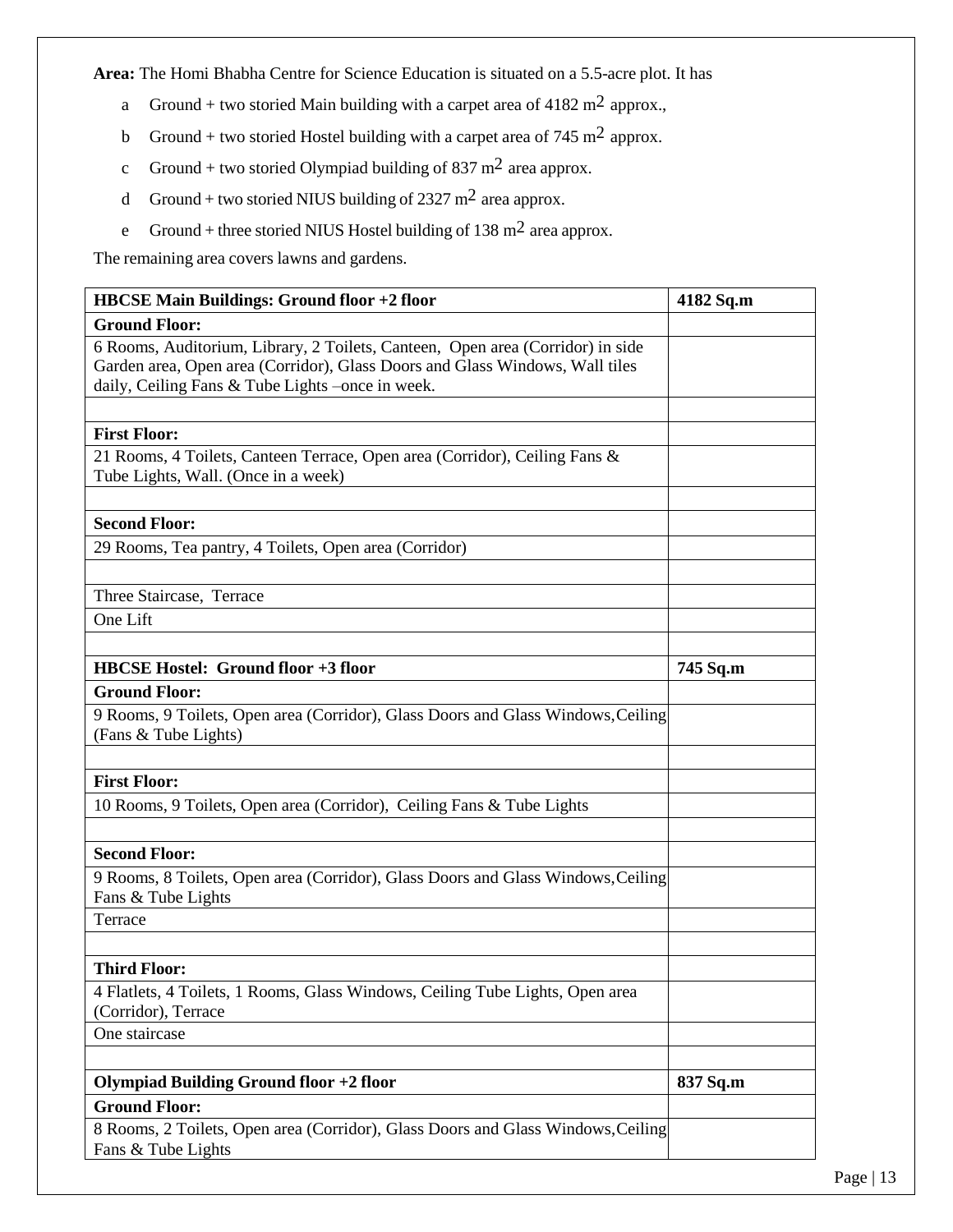| <b>First Floor:</b>                                                                                    |           |
|--------------------------------------------------------------------------------------------------------|-----------|
|                                                                                                        |           |
| 1 Room, 2 Bio Lab, 2 Toilets, Open area (Corridor)                                                     |           |
| <b>Second Floor:</b>                                                                                   |           |
| 1 Room, 2 Chemistry Lab, 2 Toilets, Open area (Corridor)                                               |           |
| Two staircases, Terrace                                                                                |           |
| one Lift                                                                                               |           |
|                                                                                                        |           |
| NIUS Building Ground floor +2 floor                                                                    | 2327 Sq.m |
| <b>Ground Floor:</b>                                                                                   |           |
| 6 Rooms, 3 Toilets, Open area (Corridor), Glass Doors and Glass Windows, Ceiling<br>Fans & Tube lights |           |
| <b>First Floor:</b>                                                                                    |           |
| 6 Room, IJSO Lab, 2 Toilets, Open area (Corridor)                                                      |           |
|                                                                                                        |           |
| <b>Second Floor:</b>                                                                                   |           |
| 2 Room, 2 Physics Lab, 2 Toilets, Open area (Corridor), One Staircase,                                 |           |
| Two Terrace, One Lift                                                                                  |           |
|                                                                                                        |           |
| NIUS Hostel Building: Ground floor + 3 floor (71 Rooms + 12 flatlets)                                  | 3138 Sq.m |
| <b>Ground Floor:</b>                                                                                   |           |
| 23 Rooms, 22 Toilets, Canteen, Open area (Corridor), Glass Doors and Glass                             |           |
| Windows, Ceiling Fans & Tube Lights                                                                    |           |
| <b>First Floor:</b>                                                                                    |           |
| 16 Rooms, 13 Toilets, 4 Flatlets, 4 Toilets, Open area (Corridor), Ceiling Fans &                      |           |
| Tube Lights                                                                                            |           |
| <b>Second Floor:</b>                                                                                   |           |
| 16 Rooms, 13 Toilets, 4 Flatlets, 4 Toilets, Open area (Corridor), Ceiling Fans &                      |           |
| Tube Lights                                                                                            |           |
| <b>Third Floor:</b>                                                                                    |           |
| 16 Rooms, 13 Toilets, 4 Flatlets, 4 Toilets, Open area (Corridor), Ceiling Fans &                      |           |
| Tube Lights, Two staircase                                                                             |           |
| One Terrace                                                                                            |           |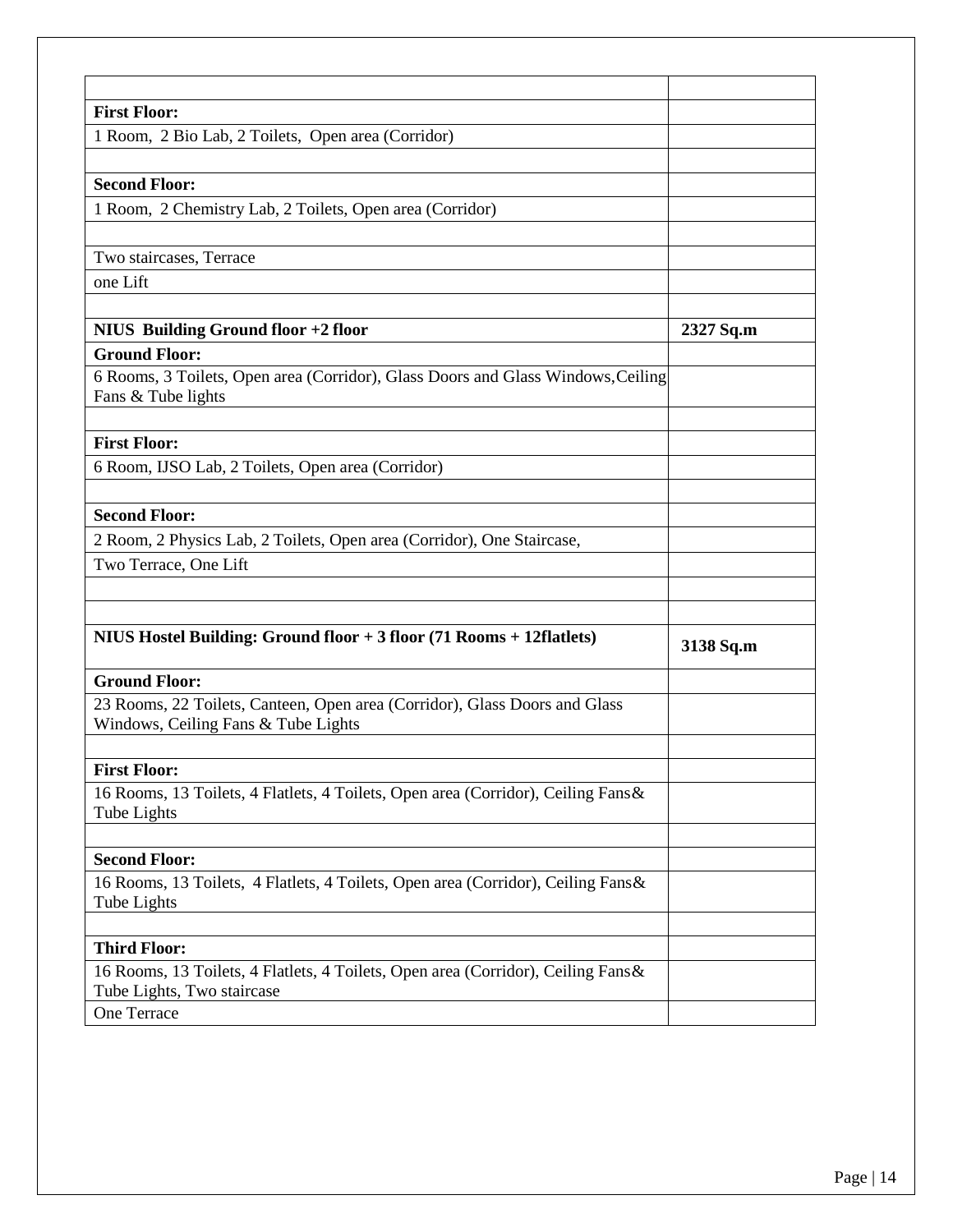#### **CONDITIONS FOR CLEANING AND HOUSEKEEPING ACTIVITIES IN DETAIL**

The Cleaning & Housekeeping of the Main Building, NIUS, Olympiad & 2 Hostel Buildings (here in after referred to as the "**Buildings**") should be carried out daily by adequate no. of trained personnel and by using machineries & equipment and cleaning material as approved by HBCSE. The contractor may have to use the suitable cleaning  $\&$ washing Detergents/ Reagents etc. of standard quality or as specified by HBCSE

- 1. Different type of floors provided for buildings shall be kept in neat & tidy condition by using Wet & Drycleaning methods with adequately trained personnel, machines & equipment. The Eco-friendly disinfectants detergents/ liquids shall be used. The machines /equipment & Disinfectant detergents /liquids should not destroy the surface of flooring. Cleaning & Housekeeping operations shall not cause any damage to the Buildings, Equipment, personnel etc.
- 2. Different type of finishes like mosaic tile, ceramic tiles, Kota stone, granite stone, acrylic polyurethane enamel paint applied on wood or metal works etc. shall be cleaned daily by using wet & dry-cleaning methods with adequately trained personnel & cleaning equipment. While cleaning no damage should occur to the provided finishing works.
- 3. Different type of paneled or glazed doors/windows like wooden, Aluminum, shall be cleaned daily.
- 4. Galvanized steel sheet doors, fire rated door etc. shall be cleaned by suitable (wet or dry or both) cleaning methods as per frequency. No scratches or damages shall occur on the surfaces being cleaned.
- 5. The Glass surface shall be cleaned gently with wet/dry cleaning methods daily. While cleaning the high raised glass surface proper care should be taken so that no scratches/cracks/ breakages occur. Suitable detergent/reagents of standard quality to be used for cleaning.
- 6. Stainless steel / mild steel/PVC hand railing provided to the staircases/balconies etc. to be cleaned along with the balusters by wet/dry cleaning methods. While cleaning no damage shall occur to the cleaning surfaces.
- 7. The mirrors should be cleaned using safety majors neatly with suitable methods. The due care should be taken about the breakage of mirror or deterioration of its glassiness.
- 8. The mesh provided in the building should be cleaned by suitable methods. Proper cleaning equipment/trained personnel to be used for cleaning. While cleaning no portion of mesh /concrete mesh shall be harmed or destroyed and no inconvenience to the commuter is to be caused.
- 9. The different types of equipment available in Pump room are to be cleaned by suitable methods & equipment. No operational services should be disrupted due to cleaning operations. While cleaning, the safety has to be ensured by the cleaning personnel. Any accident, if occurs, shall be the sole responsibility of the contractor. No equipmentshould be damaged due to cleaning.
- 10. The Lifts are to be cleaned daily. The floor, walls, electrical fan & light fittings inside the lift are to be cleaned. The Switch panels inside and outside the lift room are also to be cleaned including indication panel & communication equipment. Similarly, Lift Doors inside & Outside are to be cleaned. All Safety precautions are to be taken while cleaning the Lifts.
- 11. The portable fire extinguishers, smoke detectors, Fire detectors wherever available in the building area are to be kept in neat condition.
- 12. Telephone instruments provided in all the rooms of building are to be cleaned by using suitable method. Telephone instrument should not be affected due to cleaning operations.
- 13. Different types of Signage boards/Notice boards etc. provided in buildings are to becleaned daily by suitable methods. The said boards should be kept neat  $\&$  clean always.
- 14. The different type of furniture provided in all rooms /offices of building are to be cleaneddaily by suitable methods. All rooms in the buildings are to be cleaned.
- 15. Different types of office equipment like Almirahs, Bookshelves, Racks, etc. are to becleaned daily.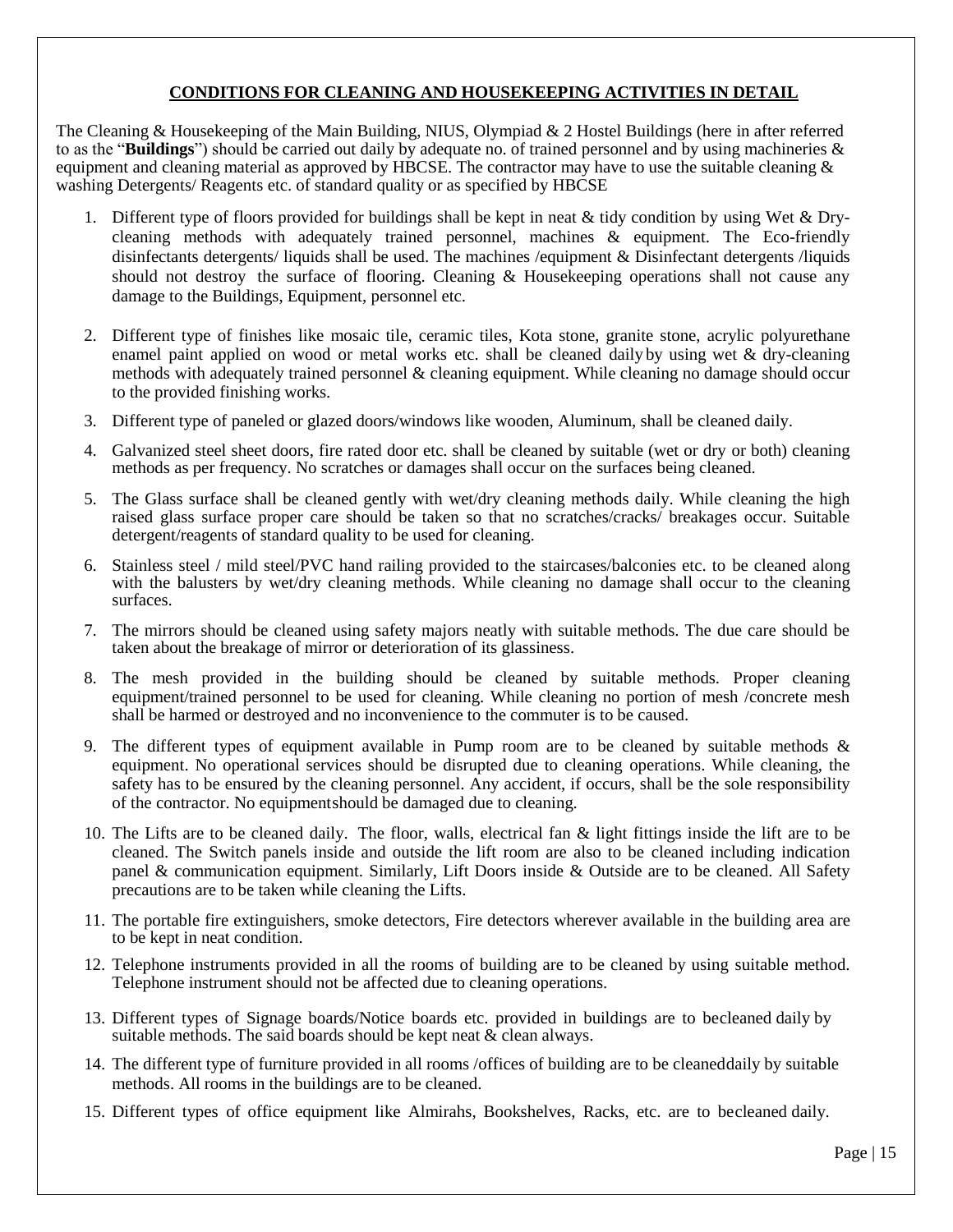- 16. The Bathrooms should be clean twice in day  $\&$  whenever required  $\&$  Toilets provided in the premises are to be cleaned and to be kept neat  $\&$  in hygienic condition. Necessary disinfectant is to be used for cleaning of toilets/ urinals/wash basins & flooring. Liquid soap, toilet tissues, naphthalene balls etc. to be provided on consumable basis as & when required at the cost of contractor. These itemsshould be made available by the Contractor in the adequate quantity at various places inthe Bathrooms & Toilets etc.
- 17. The blockage in the Sewage/water supply pipes, water leakage in pipe fittings should be reported to the authority immediately. The washbasins, cisterns, W.C pans etc. if overflows due to blockage or due to any defects in the fittings should be reported immediately. Contractor should take care about no water stagnation in the premises due to leakage of pipes/overflows & spillage of water.
- 18. The collected garbage/waste shall be disposed off to the BMC approved locations in closed condition without causing inconvenience to anybody. The garbage/waste may be required to be disposed several times in a day.
- 19. Cosmetic staff should help in shifting the materials/ loading-unloading, within theHBCSE premises.
- 20. Deployment (Daily):
	- Garbage collection from all floors of the buildings and disposal to the central dumpyard.
	- Scope of the bathroom/toilet cleaning and mopping work scrubbing of the entirefloor area, the wall tiles and washing with appropriate chemicals.
	- Scope of the corridors cleaning/mopping work: scrubbing of floor and wash withproper chemicals.
	- Removal of cobwebs from the entire area, cleaning the walls of all corridors andbathrooms once a week.
	- Terrace, glass, door, windows, ceiling clean time to time.
- 21. Work Shifts**: -** General shift (9.00 to 17.30), First Shift (7:30 –15:30) & Second Shift(14.30-22.30)

All staff will have to work in shifts (General, First &Second). They will be responsible for general upkeep and Cleanliness of these Buildings.

#### 22. Penalty for Deficient Service

|                | Penalty for poor quality of work                               | Spot fine Min. Penalty – Rs.1000/- per<br>day per person<br>Max. Penalty - Rs. 4000/- per day per<br>person |
|----------------|----------------------------------------------------------------|-------------------------------------------------------------------------------------------------------------|
| $\overline{2}$ | of<br>short<br>for<br>deployment<br><b>Penalty</b><br>manpower | Deducted as per daily wages                                                                                 |

The Contractor shall pay any claim made by the Institute for any deficiency (both tangible and intangible) in service. Such amount may also be deducted from bills payable to the Contractor. It may be noted that the Institute shall have the right to forfeit the Security Deposit in full or part for any due/damages caused by the Contractor. If the Security Deposit or outstanding bills of the Contractor is found inadequate, then such monetary recoveries shall be effected from any amount payable to the Contractor against this or any other contract until the dues of the Institute are fully settled. If the claim of the Institute could not be met in this manner, the Contractor shall pay up all such claims if a demand is made by HBCSE.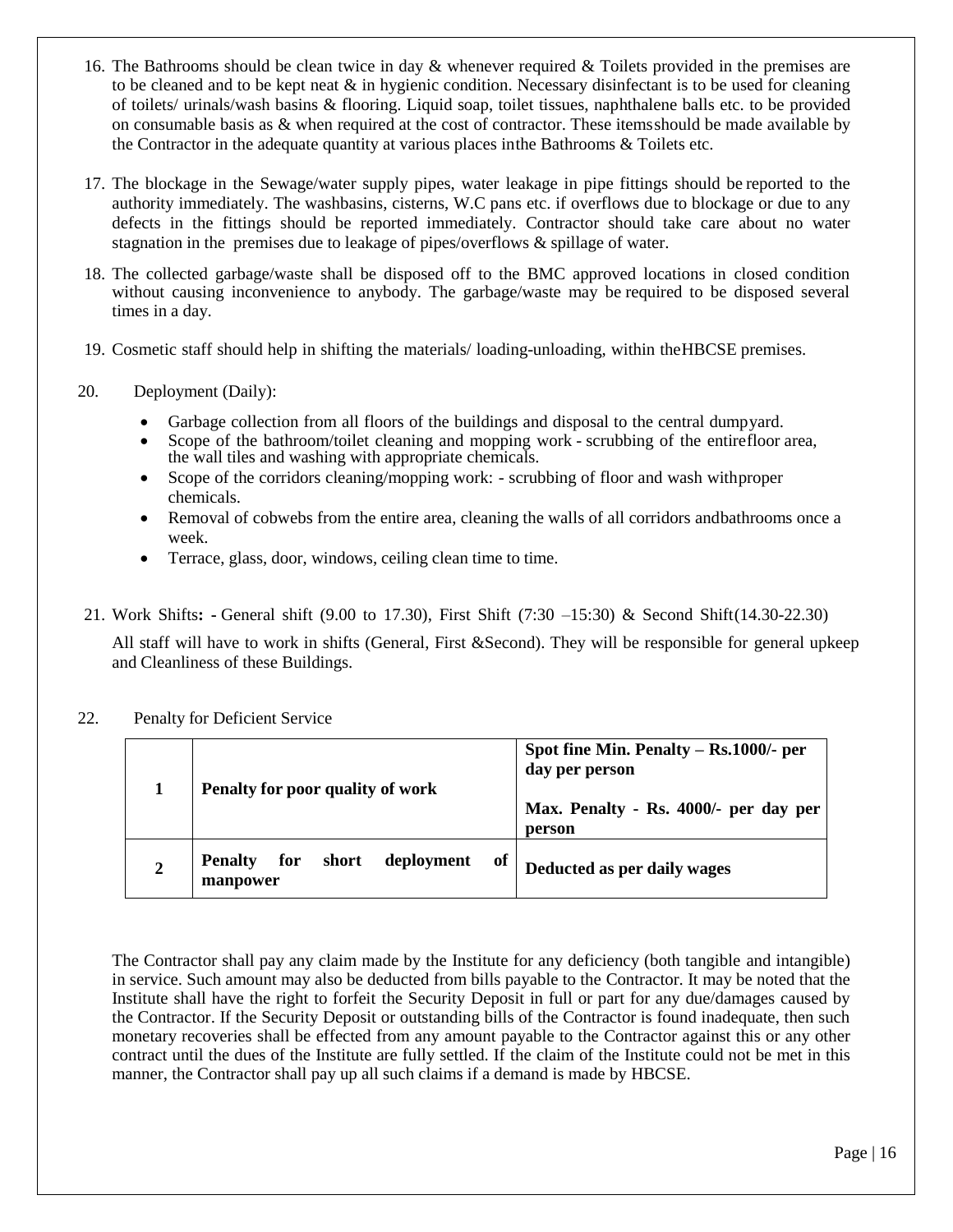#### 23. Cleaning & House Keeping Records

Contractor will have to maintain proper records of Cleaning & Housekeeping for each activity. Similarly, Contractor will have to make a Cleaning & Housekeeping Plan. Some of the records to be maintained are as follows:

- 1. Deployment of personnel in morning &evening shift.
- 2. Availability of material and tools.
- 3. Stock details & utilization of Chemicals / Reagents.
- 4. Details of Cleaning & housekeeping activities carried in each shift as per Cleaning & housekeeping schedule of work.
- 5. Monthly summary of work carried out.
- 6. Apart from the above, the Manager/Supervisor in each shift will have to sign the cleaning  $\&$ housekeeping monitoring booklets which will be kept in the **HBCSE** office. An attendance register will also be kept in the main gate.
- Cleaning equipment to be provided by the Contractor: Motorized floor scrubber, mopping and wet suction cleaning, high pressure water jet cleaner, dry vacuum cleaner and other suitable implements.
- **Contractor shall supply all additional material and tools required for the housekeeping and maintenance works. The Contractor shall also maintain the stores for all his material at site.**  The Contractor shall arrange all tools, equipment as well as cleaning reagents and consumables required for the work according to the specifications provided by the **HBCSE** authority once the contract is awarded. The Contractor shall have to identify sources for supply of all such cleaning reagents and consumable materials and get them approved by the Head Administration before the use. The Contractor shall submit the sample to the in-charge and shall use only after the sample is approved. Nothing extra shall be payable to the Contractor on this account. The contractor should have the capacity to keep the equipment in good fettle.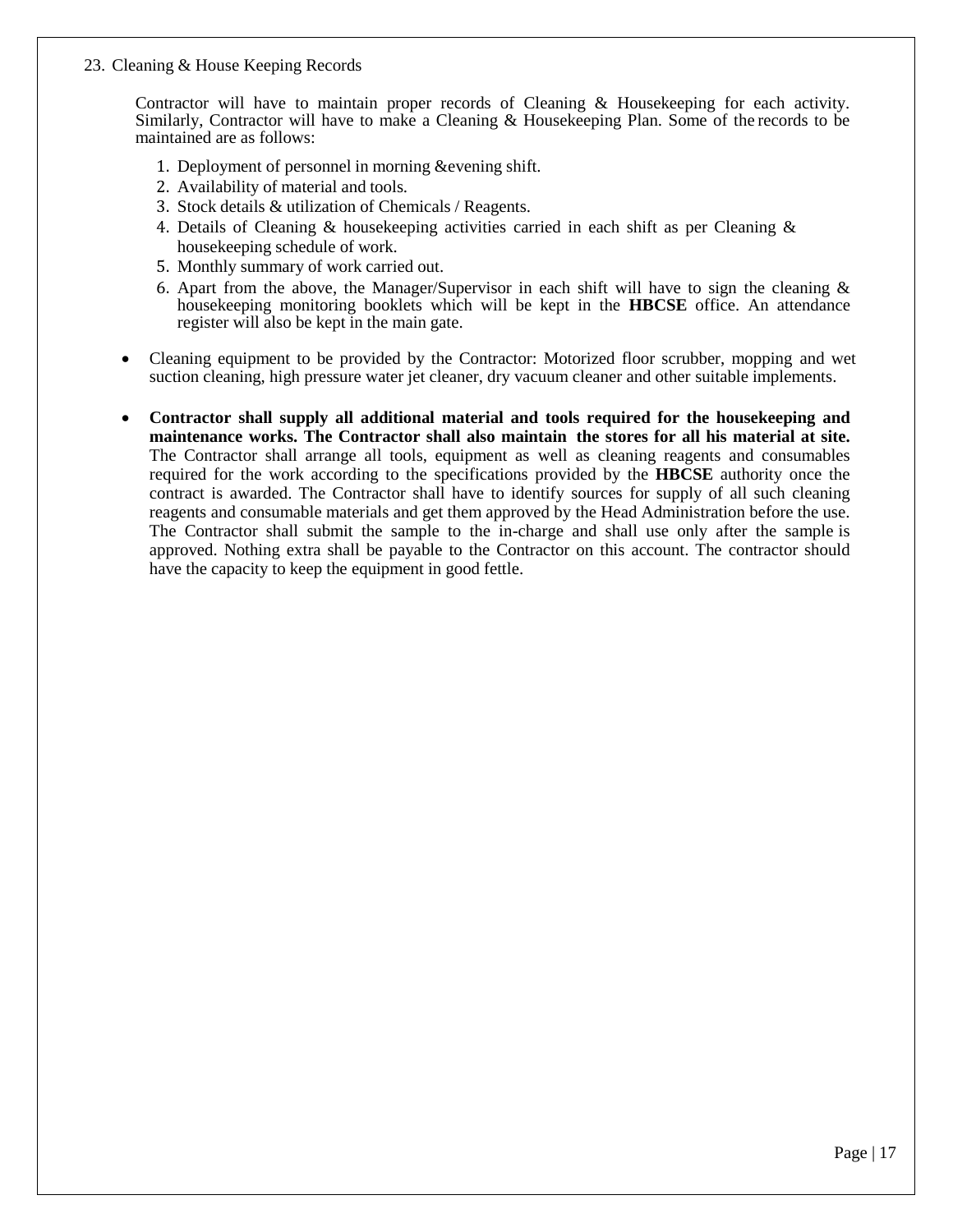#### **QUALITY AND SCOPE OF SERVICES:**

1.1 The Contractor shall appoint its own trained employees and maintain high standards of turn out, maintain adequate staff to ensure there is no hold up of any service for any reason whatsoever. Any deficiency in the number of staff deployed will entail reduction from the compensation payable as decided by the Institute. The successful Contractor as soon as the agreement is signed shall submit a list of their workmen / supervisors / others along with copy of appointment order issued to them. As and when there is a change in the staff posted, a revised list shall be submitted along with copy of appointment order issued to the new appointee / appointees, simultaneously.

1.2 It is normally understood and agreed between both the parties that HBCSE-TIFR will not be responsible or be liable for complying with any laws that are in force / that may come into force from time to time in respect of personnel engaged by the Contractor. It is further clarified that the Contractor shall be wholly and solely responsible for the terms and conditions of the services of personnel engage by the him, their safety and health conditions, and compliance with all statutory requirement etc.

1.3 The Contractor shall depute such officers and supervisors as proposed by him, who shall be available on site to supervise the Contract employees and interact on daily / weekly basis with Officer-in-Charge regarding delivering the specified service.

1.4 It is understood and agreed that the Contractor shall be responsible for any disciplinary matters arising out of their employees and the Contractor will take appropriate disciplinary action against those employees found indulging in any act of indiscipline in HBCSE-TIFR's premises or in connection with the services referred to herein. It is agreed and understood that the contractor shall be liable fully to compensate all concerned for any loss and damage to any building, plant & machinery, person, property, etc. including third party risks arising due to causes attributable to this tender including due to acts and omissions of the contract employees. The decision of the Institute Director will be final & binding.

1.5 The Contractor will immediately replace any employee found to be unfit in any manner immediately or on receipt of a complaint regarding misconduct / misbehavior from any authorized person in HBCSE-TIFR.

1.6 The Contractor shall maintain proper and detailed record for the job carried out by their employees and shall also maintain all records and returns as necessary for carrying out the work smoothly and as provided under the Contract Labour Act, Minimum Wages Act, ESI Act, PF Act and other statutes/rules/regulations as are relevant and applicable from time to time.

1.7 The Contractor, as employer of the deployed manpower, shall be solely responsible to comply with all legal and statutory requirements that arise out of this agreement and in respect of the employees engaged by the Contractor in fulfillment of the contractual obligations stated herein. It is understood and agreed that the Contractor will provide decent uniforms, badges/ID cards with photos and safety equipment and shoes to their employees. It is Contractor's responsibility to have them periodically checked medically so as to ensure that medically fit staff only is deployed for the work.

1.8 a) The Contract employees should be covered under all statutory requirements like ESI, PF, etc. by the Contractor and the Contractor shall comply with all the formalities in this regard. Copy of challan and Schedule of Contract Employees for payment of ESI/PF/ELI, etc. will be enclosed with all (whether running/monthly or final) bills.

b) The Institute will have the right to inspect/call for books/registers, documents in relation to all matters referred to, in this tender or agreed later on. The Institute will also have all rights to make recoveries from the Contractor of the penalties/ fees, if any, that any statutory agency imposes upon the Institute due to the Contractor's non-compliance with statutory obligations. All payments in respect of ESI, PF, ELI, etc. shall be reimbursed by the Institute along with the monthly bills for the respective months only on submission of proof of payment and Schedule of Employees covered.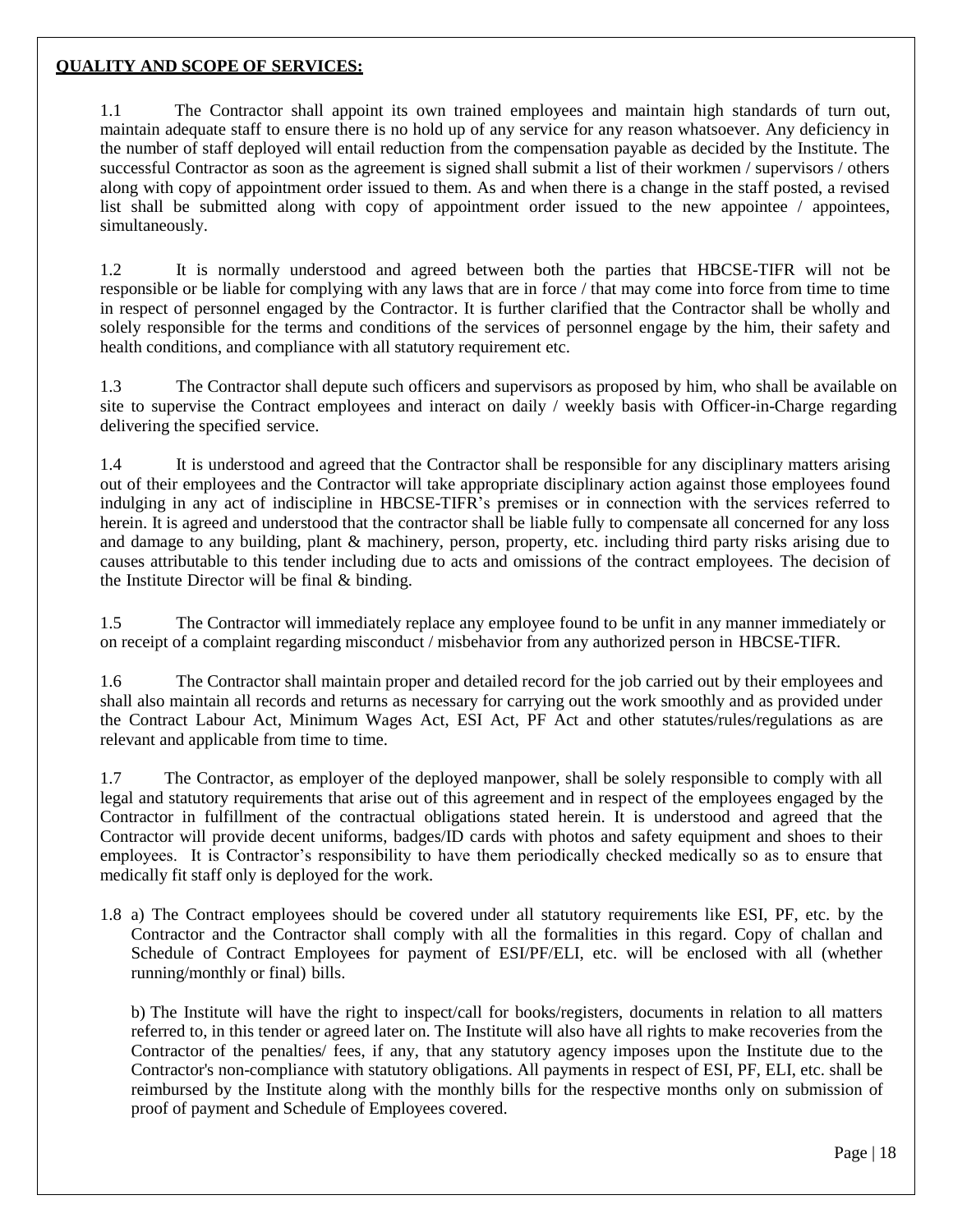c) The contractor shall maintain a muster roll; wages register of all men employed by them and all other documents as required by statutes including Contract Labour (Regulation and Abolition) Act and shall make them available to the Institute as necessary for inspection. The Contractor shall provide all facilities for inspection/ books/ personnel on demand by HBCSE-TIFR or any Statutory Authority.

d)The contractor should provide the contract employees posted at HBCSE-TIFR all such information/ cards as are required to be provided under various statutes (including Contract Labour (Regulation and Abolition) Act) such as PF A/c number, ESI Card, Employment card and Photo Identity Card to the contract employees posted at HBCSE-TIFR. This should be done immediately but not later than one month from the issue of work order.

1.9 It is clearly understood and agreed upon that neither the Contractor nor Contract employees shall have any claim on employment with HBCSE-TIFR at any point of time and this arrangement is purely between the Contractor and the Institute for specific services for the period specified.

1.10 The successful Contractor shall indemnify/keep the Institute indemnified from and against all proceedings, claims, losses and expenses arising out of this tender or resulting from the services under this tender including (i) any claims made by the contract employees against the Institute claiming employment with it or in respect of matters which pertain to the employment with the contractor or its terms (ii) any act of omission on the part of the contract employees or the contractor leading to violation of any law, rule or regulations and (iii) any claim by any authority . In the event the Institute has to pay any individual, statutory body or any agency for reasons directly or indirectly attributable to this tender, the Contractor shall pay such claims, damages and expenses and even if the Institute is called upon to pay, such damages and/ or penalties and/ or cost shall be recovered from the contractor's dues/amount payable or shall be paid by the Contractor on a demand from the Institute. The Contractor will co-operate with the Institute in case any proceedings arise and provide all assistance and support as required by the Institute including participation in the proceedings as a party. The indemnity clauses under this tender / contract shall survive the expiration / termination of the tender / Contract and is irrevocable.

1.11 The Contractor shall follow all rules as may be existing or may be framed from time to time at HBCSE-TIFR on all aspects covering this tender. Material movement, entry/exit of personnel, identity card, safety, etc. shall be according to procedures existing in HBCSE-TIFR as amended from time to time.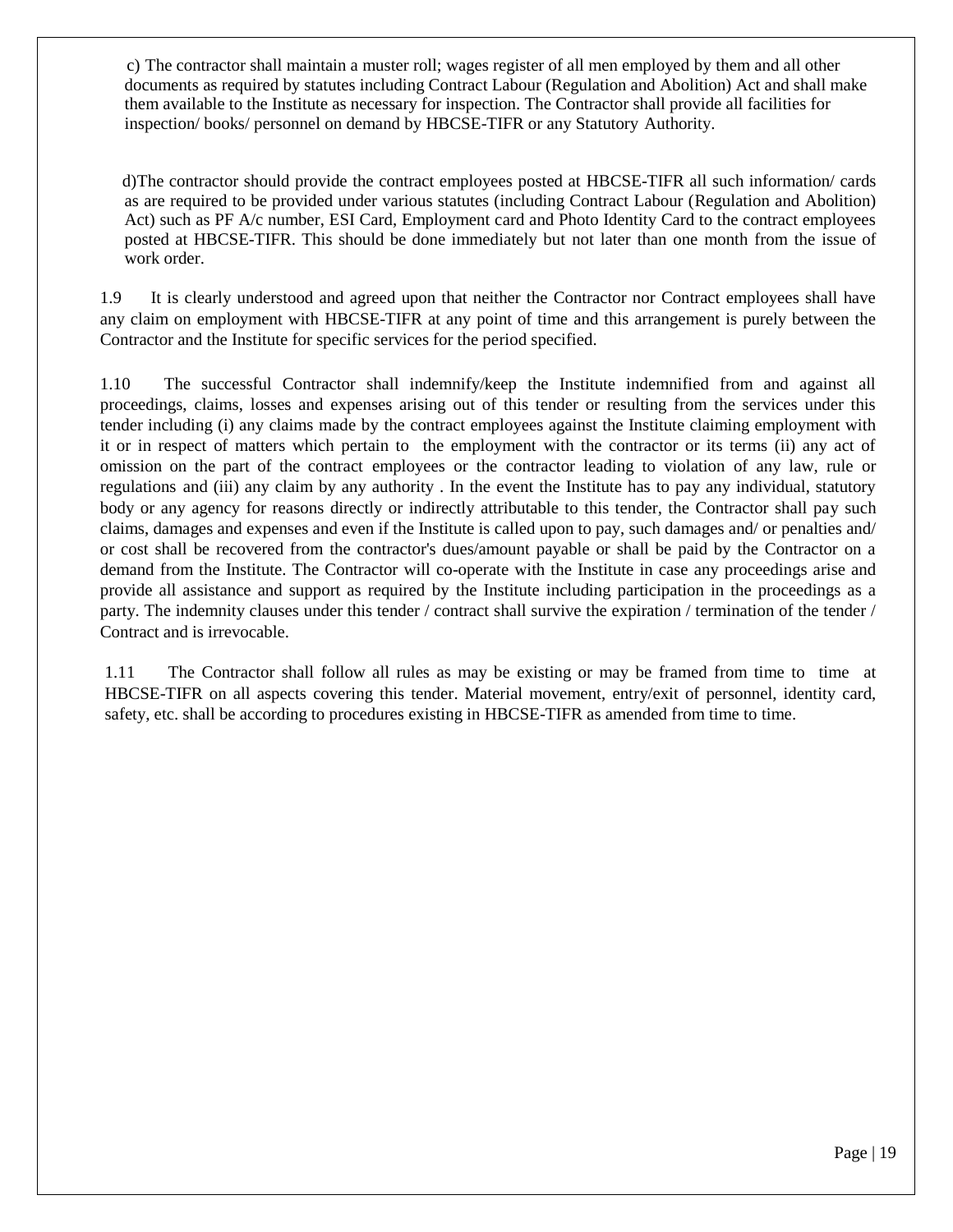#### **PART – F FORMAT OF TECHNICAL & PRICE BID**

#### **ANNEXURE I**

Date:

#### **APPLICATION FORM ( TO BE USED FOR TECHNICAL BID)**

[NOTE: On the letterhead of the applicant including full postal address, email address, telephone no. and fax no.]

To,

The Director, Homi Bhabha Centre for Science Education, Tata Institute of Fundamental Research. V. N. Purav Marg, Mankhurd, Mumbai-400088.

Sirs,

- 1. Being duly authorized to represent and act on behalf of............................................. (hereinafter referred to as the Applicant") and having reviewed and fully understood all the pre-qualification information provided, the undersigned hereby applies to be pre-qualified by yourselves as a tenderer for award of work(s) for Annual Contract for Outsourcing Of Housekeeping And Caretaking Services for HBCSE-TIFR Guest House, HBCSE-TIFR-Mumbai as perspecification attached.
- 2. Attached to this letter are copies or original documents defining:
	- (a) the applicant's legal status
	- (b) the principal place of business
	- (c) the place of incorporation (for applicants who are corporations) or the place of registration and the nationality of the owners (for applicants who are partnerships or individually owned firms)
	- (d) Annexure no. II to X
- 3. Your agency and its authorized representatives are hereby authorized to conduct any inquiries or investigations to verify the statements, documents and information submitted in connection with this application, and to seek clarification from our bankers and clients regarding any financial and technical aspects. This letter of application will also serve as authorization to any individual or authorized representative or any institution referred to in the supporting information, to provide such information deemed necessary and requested by you to verify statements and information provided in this application, or with regard to the resources, experience, and competence of the Applicant.
- 4. Your agency and its authorized representatives may contact the following persons for further information on general, personnel, technical and financial enquiries.
	- Contact 1 : Name, email and
	- Phone no. Contact 2:

Name,email and phone no.

- 5. This application is made with the full understanding that:
	- (a) Bids submitted by applicants will be subject to verification of all information submitted at the time of bidding
	- (b) Your agency reserves the right to:
		- amend the scope and value of the contract / bid under this project; in such event, bids will only be called from pre-qualified bidders who meet the revised requirements; and
		- reject or accept any application, cancel the pre-qualification process, and reject all applications without assigning reasons or incurring any liability thereof; and
	- (c) Your agency shall not be liable for any such actions and shall be under no obligation to inform the applicant.
- 6. The undersigned declares that statements made and the information provided in the duly completed application are true and correct in every detail.

Signed and sealed, Name ………………………………. For and on behalf of …………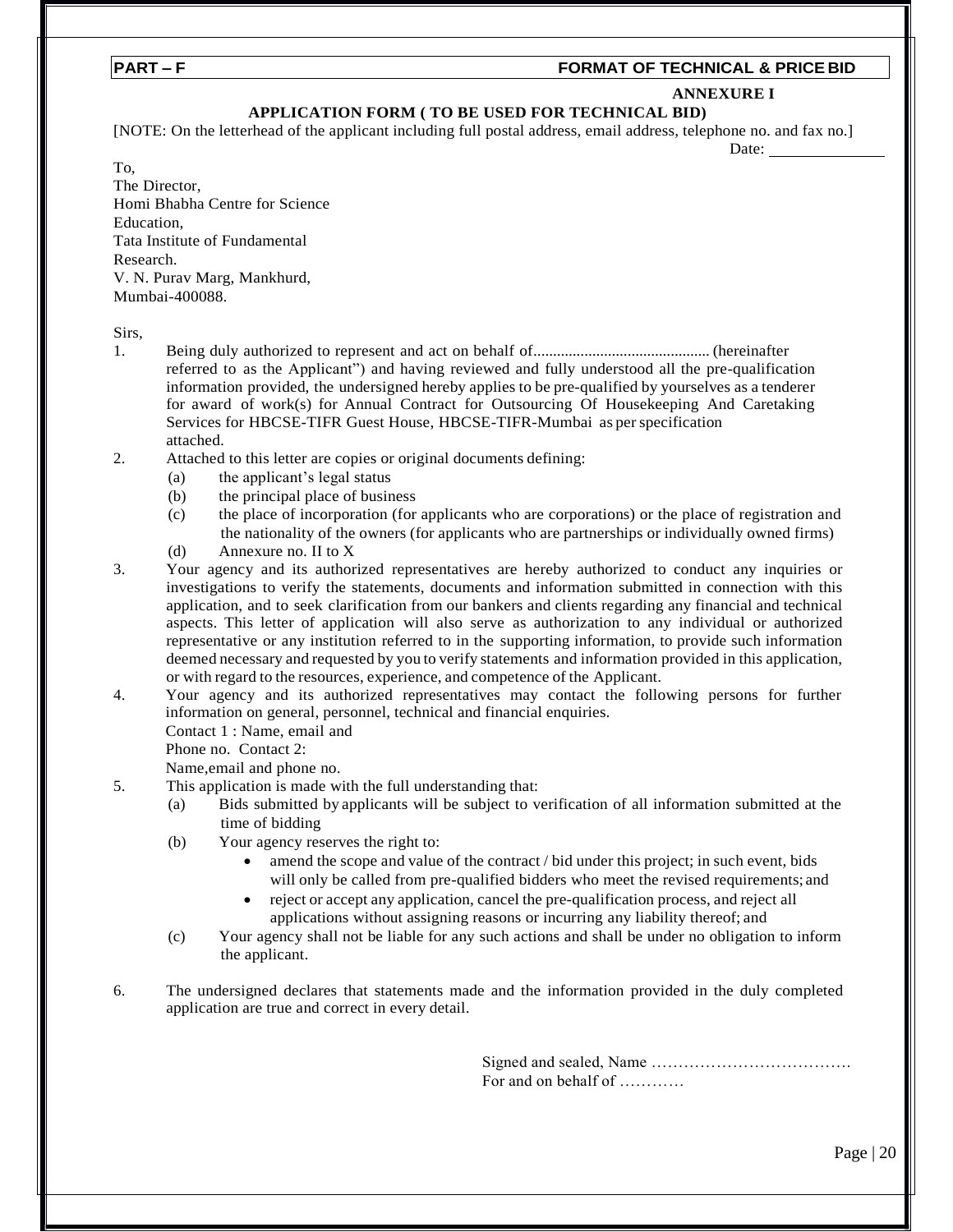## **ANNEXURE – II**

### **TECHNICAL BID- APPLICATION FORM (FOR PRE- QUALIFICATION**)  **BASIC TECHNICAL DETAILS OF THE BIDDER**

| Sr.<br>N <sub>o</sub> | Description                                                                                         | Remarks (mentioned page numbers) |
|-----------------------|-----------------------------------------------------------------------------------------------------|----------------------------------|
| 1.                    | <b>NAME OF TENDERING</b><br>COMPANY FIRM / SELECTED TENDERERS                                       |                                  |
| 2.                    | NAME OF DIRECTORS                                                                                   |                                  |
| 3.                    | FULL PARTICULARS OF OFFICE                                                                          |                                  |
| (A)                   | <b>ADDRESS</b>                                                                                      |                                  |
| (B)                   | TELEPHONE NO.                                                                                       |                                  |
| (C)                   | FAX NO.                                                                                             |                                  |
| (D)                   | <b>E-MAIL ADDRESS</b>                                                                               |                                  |
| $\overline{4}$ .      | <b>BANK DETAILS</b>                                                                                 |                                  |
|                       | <b>BANK NAME &amp; ADDRESS:</b>                                                                     |                                  |
|                       | <b>ACCOUNT TYPE:</b><br><b>ACCOUNT NO:</b>                                                          |                                  |
|                       | <b>IFSC CODE:</b>                                                                                   |                                  |
|                       | <b>EMAIL ADDRESS:</b>                                                                               |                                  |
| 5.                    | <b>REGISTRATION DETAILS:</b>                                                                        |                                  |
|                       | (A) PAN NO. (attach copy of proof)                                                                  |                                  |
|                       | (B) GST REGISTRATION NO. (attach copy of proof)                                                     |                                  |
|                       | (C) E.P.F. REGISTRATION NO. (attach copy of proof)                                                  |                                  |
|                       | (D) E.S.I. REGISTRATION NO.(attach copy of proof)                                                   |                                  |
| 6.                    | DETAILS OF EARNEST MONEY / TENDER FEE DEPOSIT                                                       |                                  |
| (A)                   | AMOUNT (RS.)                                                                                        |                                  |
| (B)                   | D.D. NO. AND DATE                                                                                   |                                  |
| (C)                   | <b>DRAWN ON BANK</b>                                                                                |                                  |
| 8.                    | The Tenderer should have the Registered / Branch Office<br>in Mumbai. (attach copy of proof)        |                                  |
| 9                     | The Tenderer should be a company registered under the Companies<br>Act, 2013 (attach copy of proof) |                                  |
| 10                    | Tenderer should provide copy of the License under Contract Labour                                   |                                  |
|                       | (Regulation and Abolition) Act. (attach copy of proof)                                              |                                  |
| 11                    | The Tenderer should possess valid ISO - 9001 certification. Copy of                                 |                                  |
|                       | certificate has to be attached with the Technical Bid.(attach copy                                  |                                  |
|                       | of proof)                                                                                           |                                  |
| 12                    | <b>UNDERTAKING (To Be Given on Rs. 100 Non Judicial Stamp)</b><br>duly Notarized)                   |                                  |

Signature of Owner/Managing Partner/Director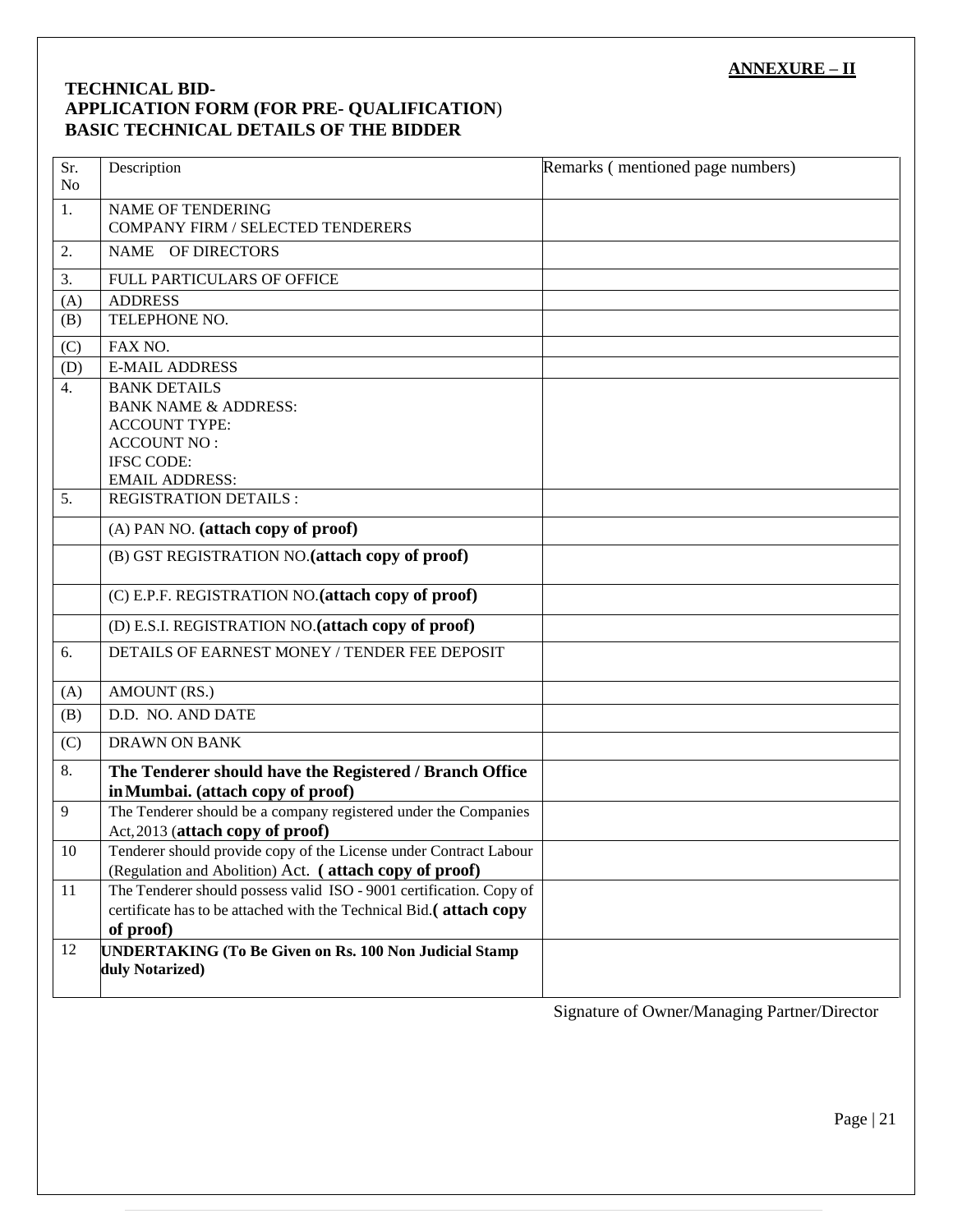# **ANNEXURE –III**

# **FINANCIAL CAPABILITIES**

| Financial Year | Annual Turn Over of Rs. 60,00,000/- as per<br><b>Audited Balance Sheet</b> |
|----------------|----------------------------------------------------------------------------|
| 2018-2019      | Rs.                                                                        |
| 2019-2020      | Rs.                                                                        |
| 2020-2021      | Rs.                                                                        |

| Financial Information in | For year | For year | For year |
|--------------------------|----------|----------|----------|
| Rs.                      | 2018-19  | 2019-20  | 2020-21  |
|                          |          |          |          |
| 1. Total Assets          |          |          |          |
| 2. Current Assets        |          |          |          |
| 3. Total Liabilities     |          |          |          |
| 4. Current Liabilities   |          |          |          |
| 5. Profit before Tax     |          |          |          |
| 6. Profit after Tax      |          |          |          |
| 7. Net Worth             |          |          |          |

#### **NOTE: The above data is to be supported by audited balance sheets**

1. Attach copies of audited balance sheets duly certified by the chartered accountant for all three years. Audited Balance sheet should mention the membership number of chartered accountant issued by ICAI along with full address.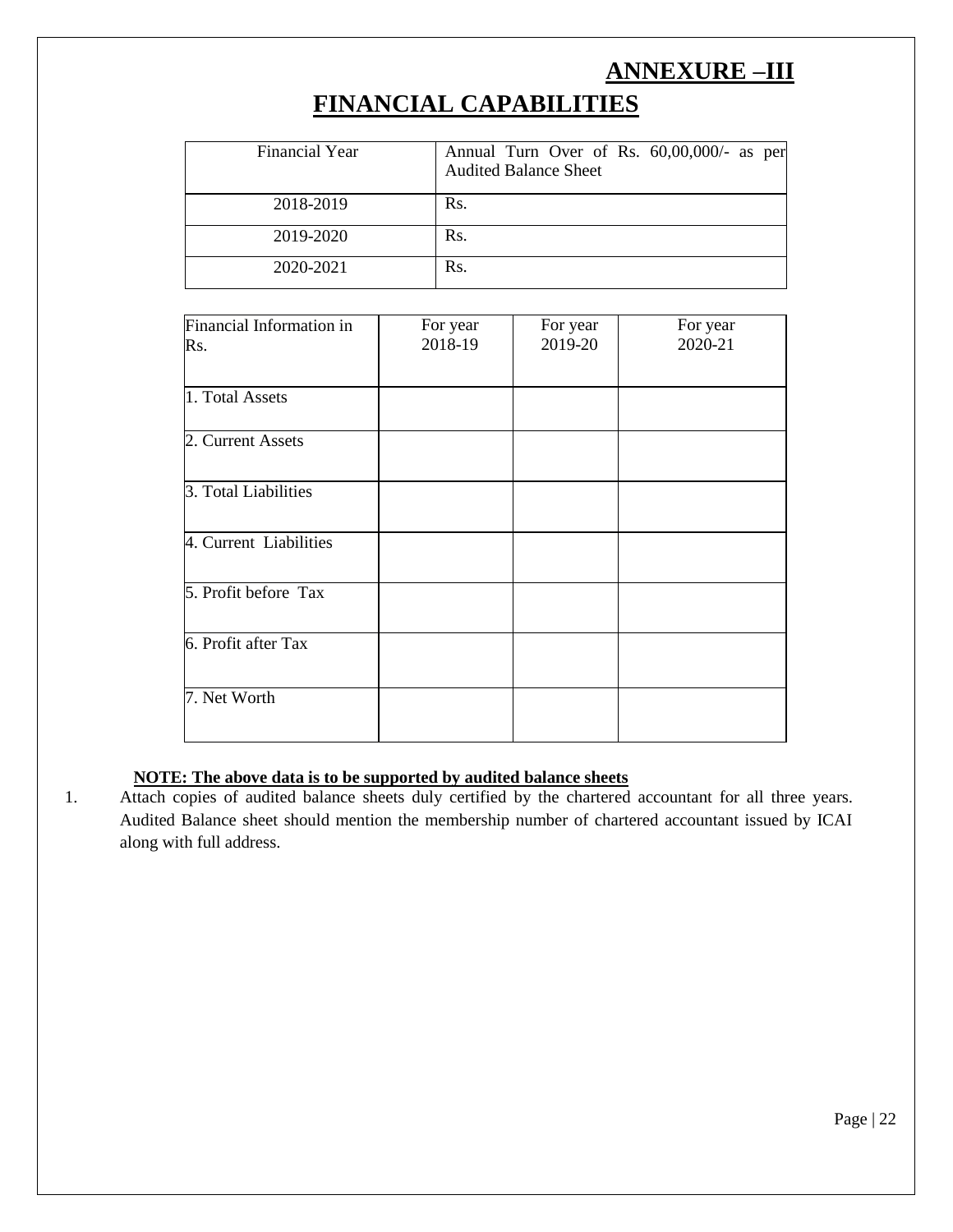### **ANNEXURE –IV**

#### **EXPERIENCE OF COMPLETION OF WORKS OF SIMILAR NATURE & COMPLEXITY**

(During last five years ending last day of month previous to the one in which applications are invited)

| SI.<br>No. | Name of<br>work/<br>project<br>and<br>location | Owner or<br>sponsoring<br>organization | Cost of<br>work in<br>Lakhs | Date of<br>commencement as<br>per contract | <b>Stipulated</b><br>date of<br>$\bf$ completion | <b>Actual date</b><br>$\mathbf{0}\mathbf{f}$<br>completion | Name and<br>address/<br>telephone<br>number of<br>officer to<br>whom<br>$\rm reference$<br>may be<br>$_{\rm made}$ | <b>Remarks</b> |
|------------|------------------------------------------------|----------------------------------------|-----------------------------|--------------------------------------------|--------------------------------------------------|------------------------------------------------------------|--------------------------------------------------------------------------------------------------------------------|----------------|
|            |                                                |                                        |                             |                                            |                                                  |                                                            |                                                                                                                    |                |
|            |                                                |                                        |                             |                                            |                                                  |                                                            |                                                                                                                    |                |
|            |                                                |                                        |                             |                                            |                                                  |                                                            |                                                                                                                    |                |
|            |                                                |                                        |                             |                                            |                                                  |                                                            |                                                                                                                    |                |
|            |                                                |                                        |                             |                                            |                                                  |                                                            |                                                                                                                    |                |

 NOTE: Please attach supporting documents (completion certificates along with order copies) for the above information

Signature and seal of the Authorized Signatory of the bidder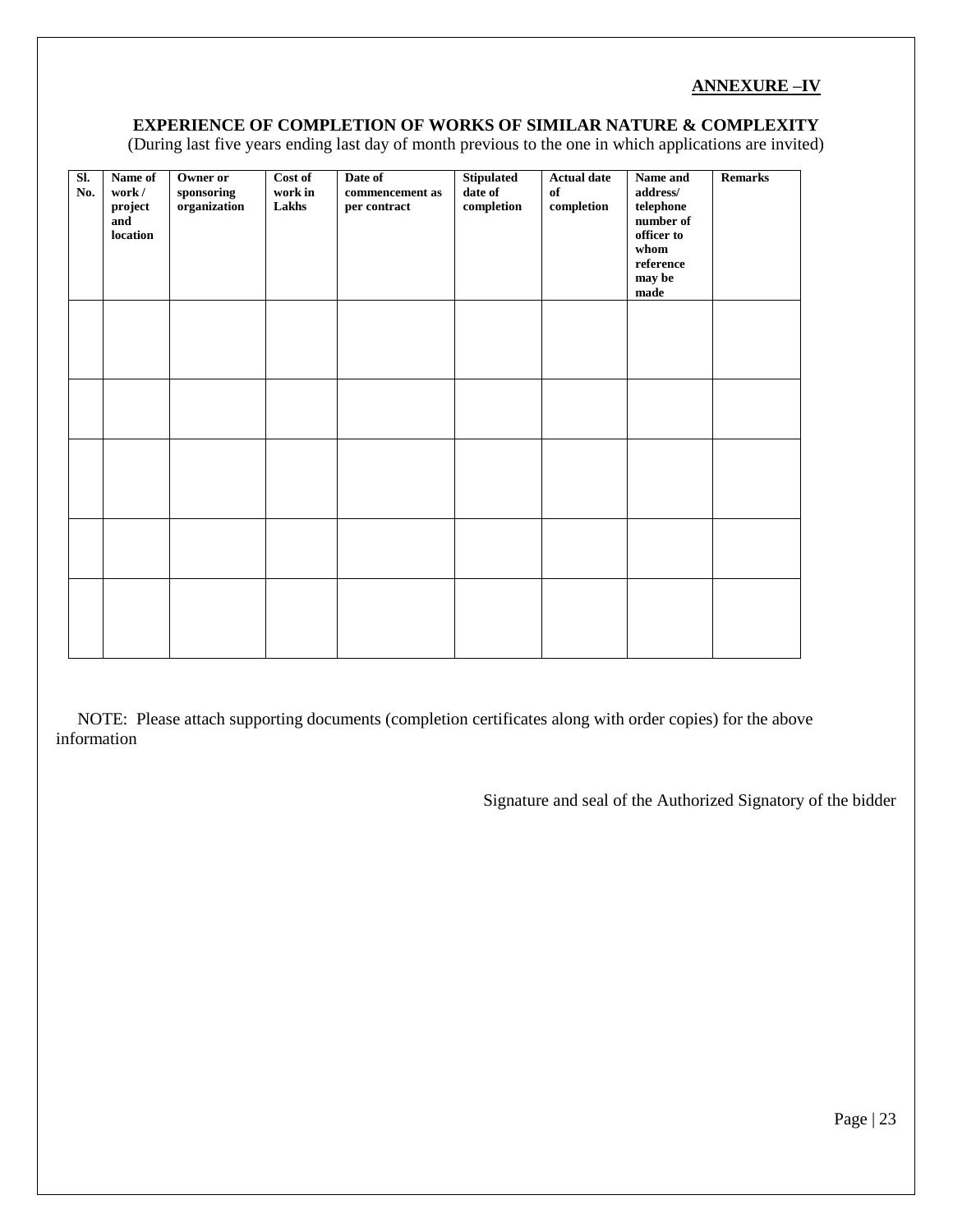#### **ANNEXURE "V"**

#### **UNDERTAKING (To Be Given on Rs. 100 Non Judicial Stamp duly Notarized)**

The undersigned certify that I have gone through the terms and conditions thoroughly mentioned in the tender document & its corrigendum if issued and undertake to comply with them and will abide to it.

The rates quoted by me are valid and binding upon me for the entire period of contract.

The earnest money of Rs. The deposited by me has been enclosed herewith vide Demand Draft no. , Dt. (contract a contract a contract a contract a contract a contract a contract a contract a contract branch Branch .

I/We give the rights to HBCSE-TIFR Authorities to forfeit the earnest money deposited by me/ us if any delay occurs on my part for house keeping  $&$  caretaking of HBCSE-TIFR Guesthouse.

There is no vigilance / CBI case or court case pending against the firm and also no other case is pending regarding any statutory dues like EPF, ESI, Minimum Wages, Service Tax etc.

I hereby undertake to provide manpower as per directions given in the tender document.

I undertake to abide by all the statutory rules and regulations applicable with respect to my employees deputed under the tender document. I agree to indemnify/keep the Institute indemnified from and against all proceedings, claims, losses and expenses arising out of this tender or resulting from the services under this tender including (i) any claims made by the contract employees against the Institute claiming employment with it or in respect of matters which pertain to the employment with the contractor or its terms (ii) any act of omission on the part of the contract employees or the contractor leading to violation of any law, rule or regulations and (iii) any claim by any authority. In the event the Institute has to pay any individual, statutory body or any agency for reasons directly or indirectly attributable to this tender, I shall pay such claims, damages and expenses and even if the Institute is called upon to pay, such damages and/ or penalties and / or costs shall be recovered from the dues/amount payable to me or shall be paid by me on a demand from the Institute. I will co-operate with the Institute in case any proceedings arise and provide all assistance and support as required by the Institute including participation in the proceedings as a party. The indemnity clauses under this tender shall survive the expiration / termination of the tender.

 I hereby declare that my firm/company has not been black listed in the past three years by any Govt. / private institution in similar type of operation i.e manpower services.

**Signature of the tenderer**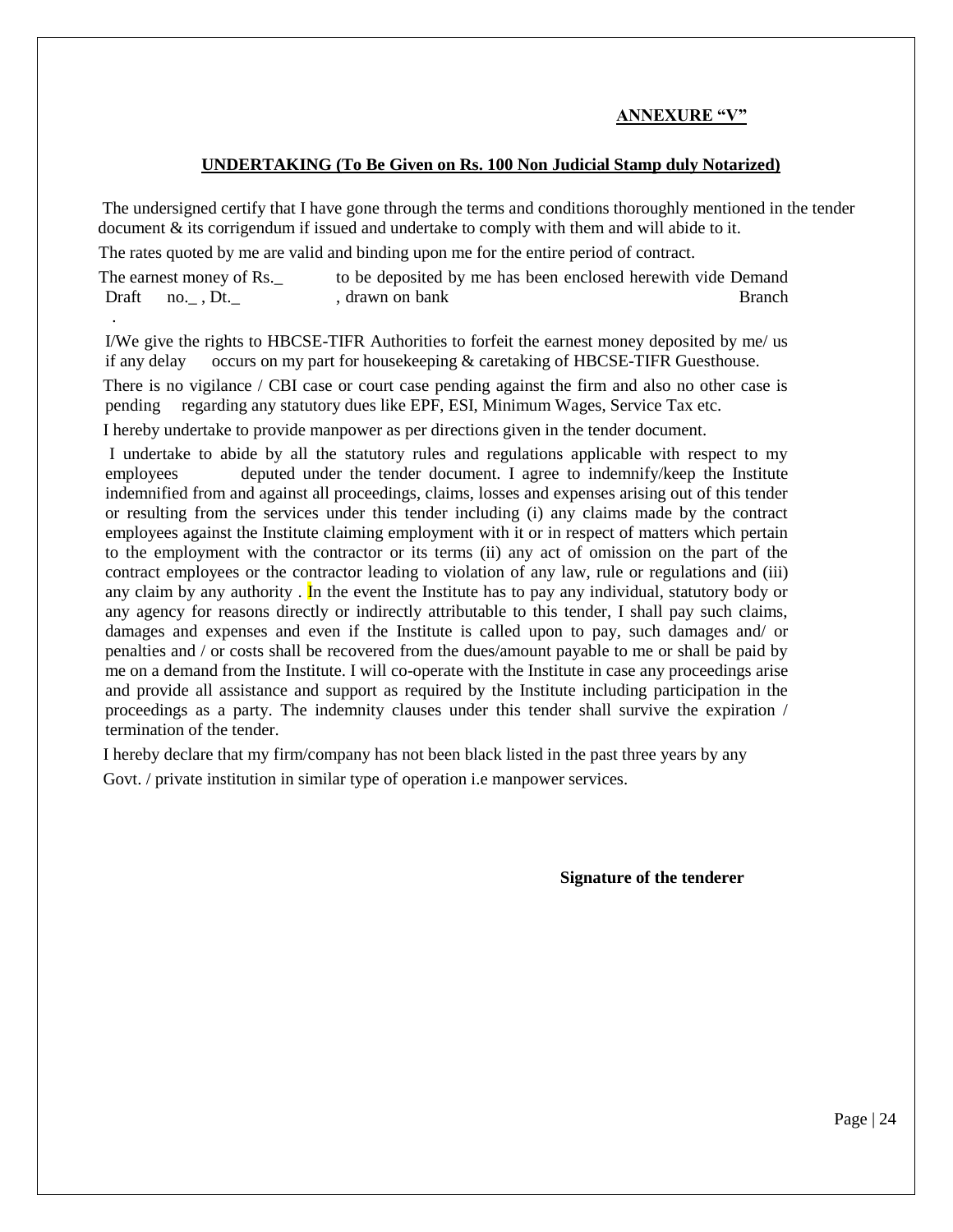## **ANNEXURE - VI**

## **LITIGATION DETAILS (COURT CASES/ARBITRATION)**

| Year | Name of<br>the work | Name of the<br>Client, with<br><b>Address</b> | Title of the court<br>Case/Arbitration | Detail of the<br>Court/<br>Arbitrator | <b>Status</b><br>Pending/<br><b>Decided</b> | <b>Disputed Amount</b><br>(Current Value, the<br>equivalent) in case of<br>Court<br>Cases/arbitration | <b>Actual Awarded</b><br>Amount (Rs) in<br>decided Court<br>Cases/arbitration |
|------|---------------------|-----------------------------------------------|----------------------------------------|---------------------------------------|---------------------------------------------|-------------------------------------------------------------------------------------------------------|-------------------------------------------------------------------------------|
|      |                     |                                               |                                        |                                       |                                             |                                                                                                       |                                                                               |
|      |                     |                                               |                                        |                                       |                                             |                                                                                                       |                                                                               |
|      |                     |                                               |                                        |                                       |                                             |                                                                                                       |                                                                               |
|      |                     |                                               |                                        |                                       |                                             |                                                                                                       |                                                                               |
|      |                     |                                               |                                        |                                       |                                             |                                                                                                       |                                                                               |

Signature and seal of Authorized Signatory of bidder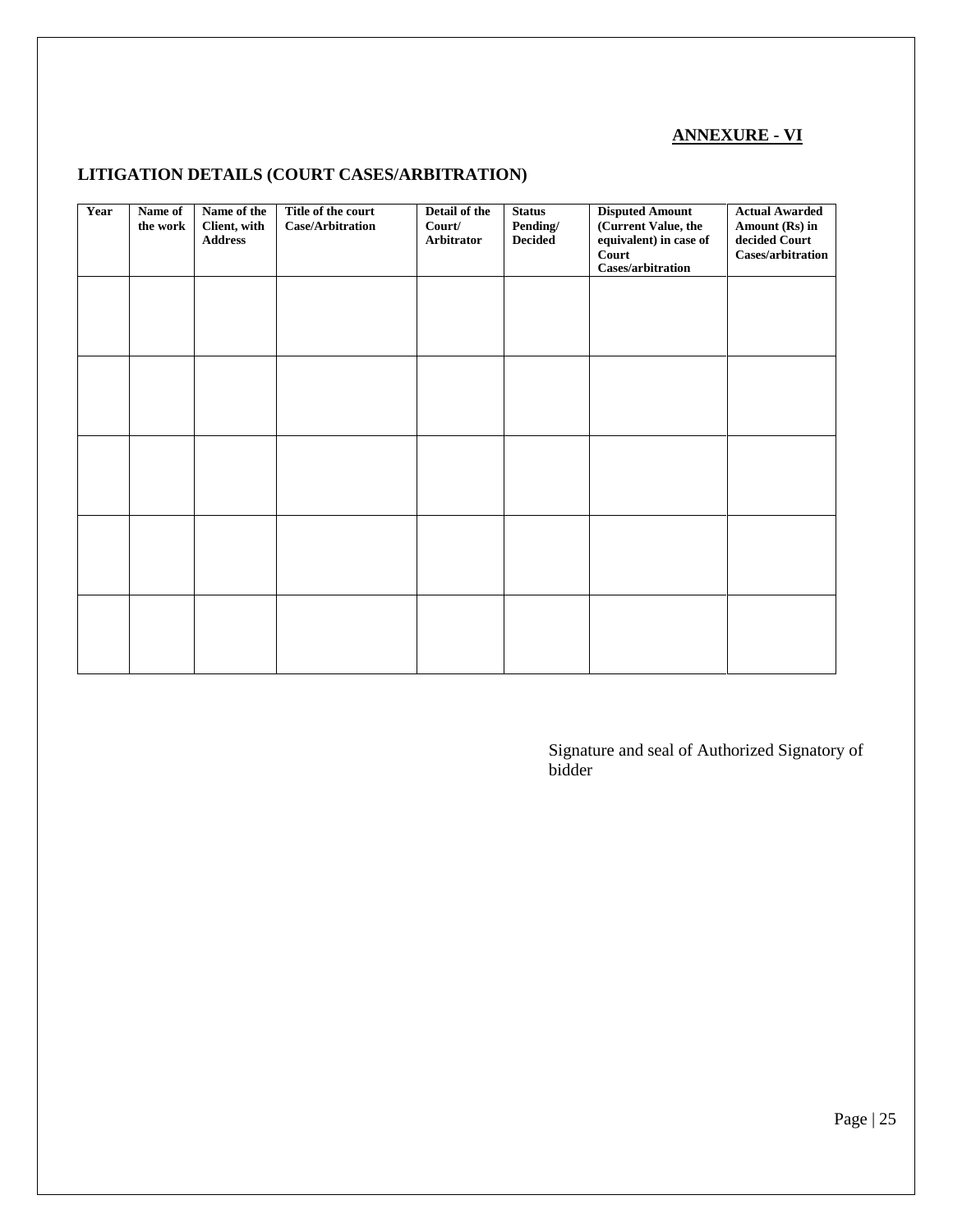## **ANNEXURE VII**

| <b>Manpower Detail Sheet</b> |  |  |
|------------------------------|--|--|
|------------------------------|--|--|

| S.N                                 | Name of staff | Qualification | <b>Designation</b> | of<br><b>Years</b> | <b>Remarks</b> |
|-------------------------------------|---------------|---------------|--------------------|--------------------|----------------|
| $\bullet$                           |               |               |                    | Experience/        |                |
|                                     |               |               |                    | Specialisation     |                |
| $\overline{01}$                     |               |               |                    |                    |                |
| 02                                  |               |               |                    |                    |                |
| 03                                  |               |               |                    |                    |                |
| $\overline{04}$                     |               |               |                    |                    |                |
| $\overline{\overline{\textbf{05}}}$ |               |               |                    |                    |                |
| 06                                  |               |               |                    |                    |                |
| 07                                  |               |               |                    |                    |                |
| 08                                  |               |               |                    |                    |                |
| 09                                  |               |               |                    |                    |                |
| <b>10</b>                           |               |               |                    |                    |                |
| 11                                  |               |               |                    |                    |                |
| 12                                  |               |               |                    |                    |                |
| 13                                  |               |               |                    |                    |                |
| 14                                  |               |               |                    |                    |                |

**Signature with Seal &Date**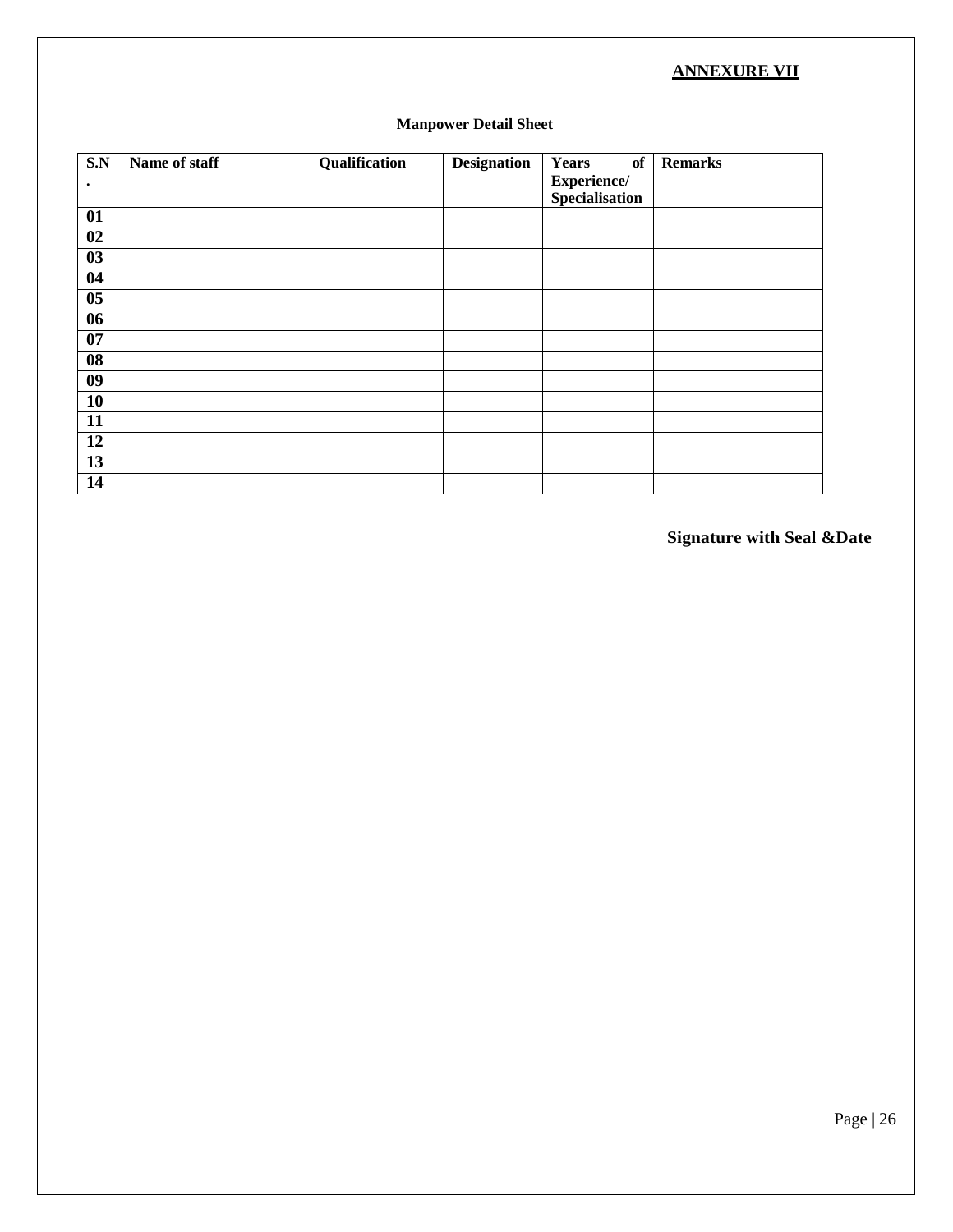#### **ANNEXURE - VIII**

#### **FORM OF AGREEMENT**

This Agreement made the day of 2022 between Tata Institute Of Fundamental Research (HBCSE-TIFR), Mumbai for the entering into work(s) for Annual Contract for Outsourcing of Housekeeping And Caretaking Services at HBCSE-TIFR Guest House, Mumbai - 400005 (hereinafter called "The Employer" ) who enters into this Agreement of the one part and M/s (herein after called "The Contractor") of the other part..

Whereas the Employer is desirous that certain works should be executed by the Contractor, viz

("the Works") and has accepted a Bid by the Contractor for the execution and completion of the works and the remedying of any defects therein.

Now this Agreement witnessed as follows:

- 1. In this Agreement words and expressions shall have the same meanings as are respectively assigned to them in the Conditions of Contract hereinafter referred to.
- 2. The following documents shall be deemed to form and be read and construed as part of this Agreement, viz :
	- (a) The Letter of Award;
	- (b) The said Bid;
	- (c) The General Conditions of Contract;
	- (d) Prequalification document
	- (e) Instructions to Tenderers and Specific Conditions of Contract;
	- (f) The Specification;
	- (g) The Drawings;
	- (h) The Price Bid
	- (i) Any other relevant documents referred to in this Agreement or in the aforementioned documents

3. In consideration of the payments to be made by the Employer to the Contractor as hereinafter mentioned, the Contractor hereby covenants with the Employer to execute and complete the Works and remedy any defects therein in conformity in all respects with the provisions of this work.

4. The Employer hereby covenants to pay the Contractor in consideration of the execution and completion of the Works and the remedying of defects therein the Contract Price or only such other sums as may become payable under the provisions of the Contract at the times and in the manner prescribed by the Contract.

In Witness whereof the parties hereto have caused this Agreement to be executed the day and year first before written. Signed, Sealed, and Delivered by the Said

Binding Signature for and on behalf of HBCSE-TIFR-Mumbai Binding Signature of Contractor In the presence of Witness  $(1)$ :

Witness  $(2)$  :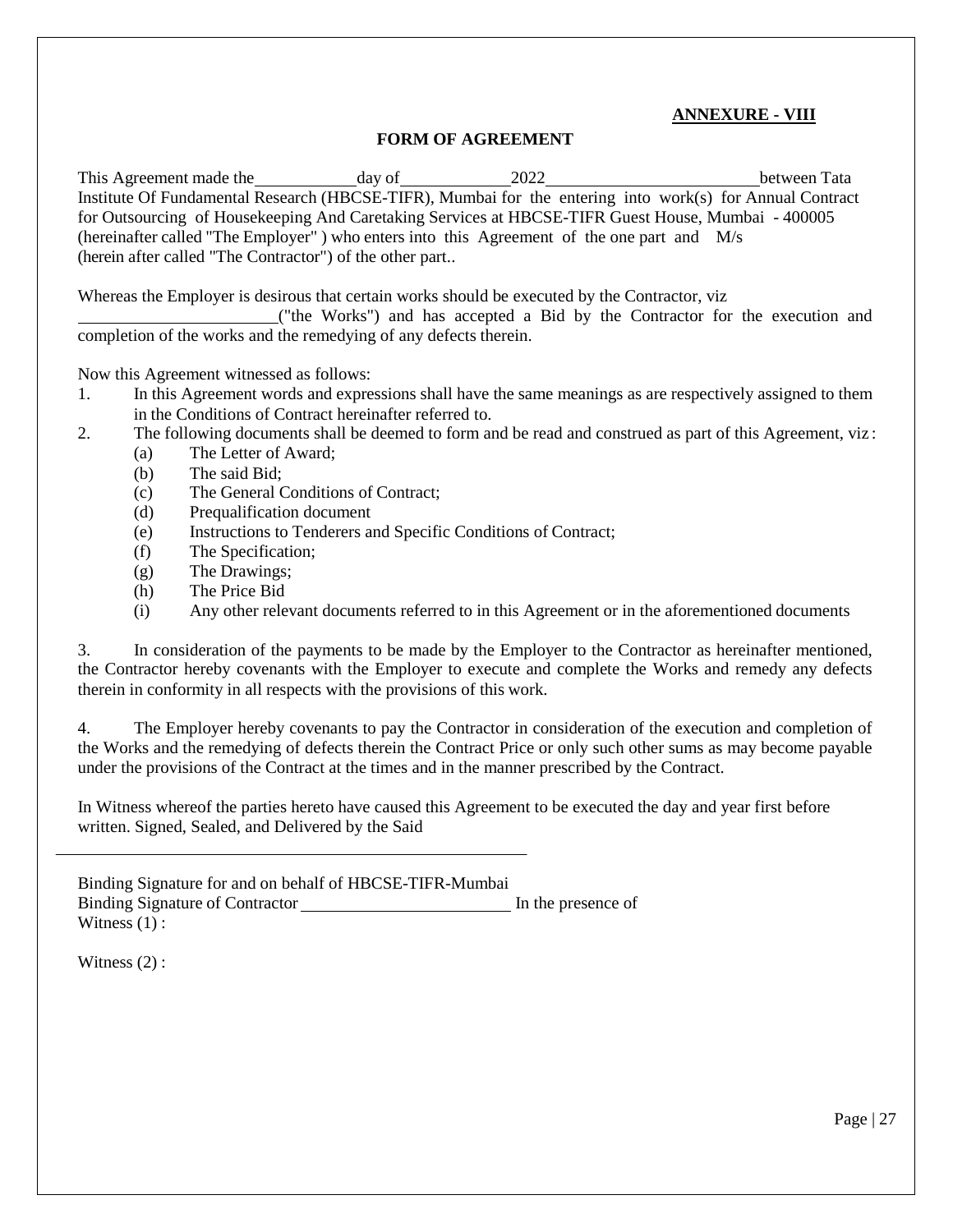#### **ANNEXURE – IX**

#### **PROFORMA FOR PERFORMANCE BANK GUARANTEE**

(On a stamp paper of appropriate value from any Nationalised Bank or Scheduled Bank)

In consideration of the TATA INSTITUTE OF FUNDAMENTAL RESEARCH (hereinafter called "The HBCSE-TIFR") having agreed under the terms and conditions of Work Order No………… dated made between HBCSE-TIFR and M/s ...........................................................................................................................................(hereinafter called " the said Contractor{s}" ) .forthe work...........................................................................................(hereinafter called " the said Work Order")having agreed to production of a irrevocable bank Guarantee for Rs. ……………. (Rupees ………………………………………………..only), as a security / guarantee from the contractor(s) for compliance of his obligations in accordance with the terms and conditions in the said Work Order, we......(Indicate the name of the Bank) (hereinafter referred to as "the Bank") hereby undertake to pay to the HBCSE-TIFR an amount not exceeding Rs. . (Rs\_\_\_\_\_\_\_\_\_\_\_\_\_\_\_-only) on demand by the HBCSE-TIFR.

2. We......................................................(indicate the name of Bank) do hereby undertake to pay the amounts due and payable under this guarantee without any demur, merely on a demand from the HBCSE-TIFR stating that the amount claimed is required to meet the recoveries due or likely to be due from the said Contractor(s). Any such demand made on the bank shall be conclusive as regards the amount due and payable by the Bank under this guarantee. However, our liability under this guarantee shall be restricted to an amount not exceeding Rs……(Rupees only).

3. We, the said bank, further undertake to pay to the HBCSE-TIFR any money so demanded notwithstanding any dispute or disputes raised by the Contractor(s) in any suit or proceeding pending before any Court or Tribunal relating thereto, our liability under this present being absolute and unequivocal.The payment so made by us under this bond shall be a valid discharge of our liability for payment thereunder and the Contractor(s) shall have no claim against us for making such payment.

4. We.............................(indicate the name of Bank) further agree that the guarantee herein contained shall remain in full force and effect during the period that would be taken for the performance of the said Work Order and that it shall continue to be enforceable till all the dues of the HBCSE-TIFR under or by virtue of the Work order have been fully paid and its claims satisfied or discharged or Purchase Officer on behalf of the HBCSE-TIFR certifies that the terms and conditions of the said Work Order have been fully and properly carried out by the said Contractor(s) and accordingly discharges this guarantee.

5. We ………………………… (indicate the name of Bank) further agree with the HBCSE-TIFR that the HBCSE-TIFR shall have the fullest liberty without our consent and without affecting in any manner our obligations hereunder to vary any of the terms and conditions of the said Work Order or to extend time of performance by the said Contractor(s) from time to time or to postpone for any time or from time to time any of the powers exercisable by the HBCSE-TIFR against the said Contractor(s) and to forbear or enforce any of the terms and conditions relating to the said Work Order and we shall not be relieved from our liability by reason of any such variation, or extension being granted to the said Contractor(s) or for any forbearance, act of omission on the part of the HBCSE-TIFR or any indulgence by the HBCSE-TIFR to the said Contractor(s) or by any such matter or thing whatsoever which under the law relating to sureties would, but for this provision, have effect of so relieving us.

6. This guarantee will not be discharged due to the change in the constitution of the Bank or theContractor(s).

7. We,.....................(indicate the name of Bank) lastly undertake not to revoke this guarantee except with the previous consent of the HBCSE-TIFR in writing.

8.This guarantee shall be valid up to....................................., unless extended on demand by HBCSE-TIFR. Notwithstanding anything mentioned above, our liability against this guarantee is restricted to Rs. (Rupees only) and unless a claim in writing is lodged with us within six months of the date of expiry or the extended date of expiry of this guarantee, all our liability under this guarantee shall stand discharged.

> *Signed and sealed Dated the ……....... day of ……....……. for \_\_\_\_\_\_\_\_\_\_\_\_\_(indicate the name of Bank)*

> > \* \* (Note: The Letter of Intent shall form part of the Agreement)

Page | 28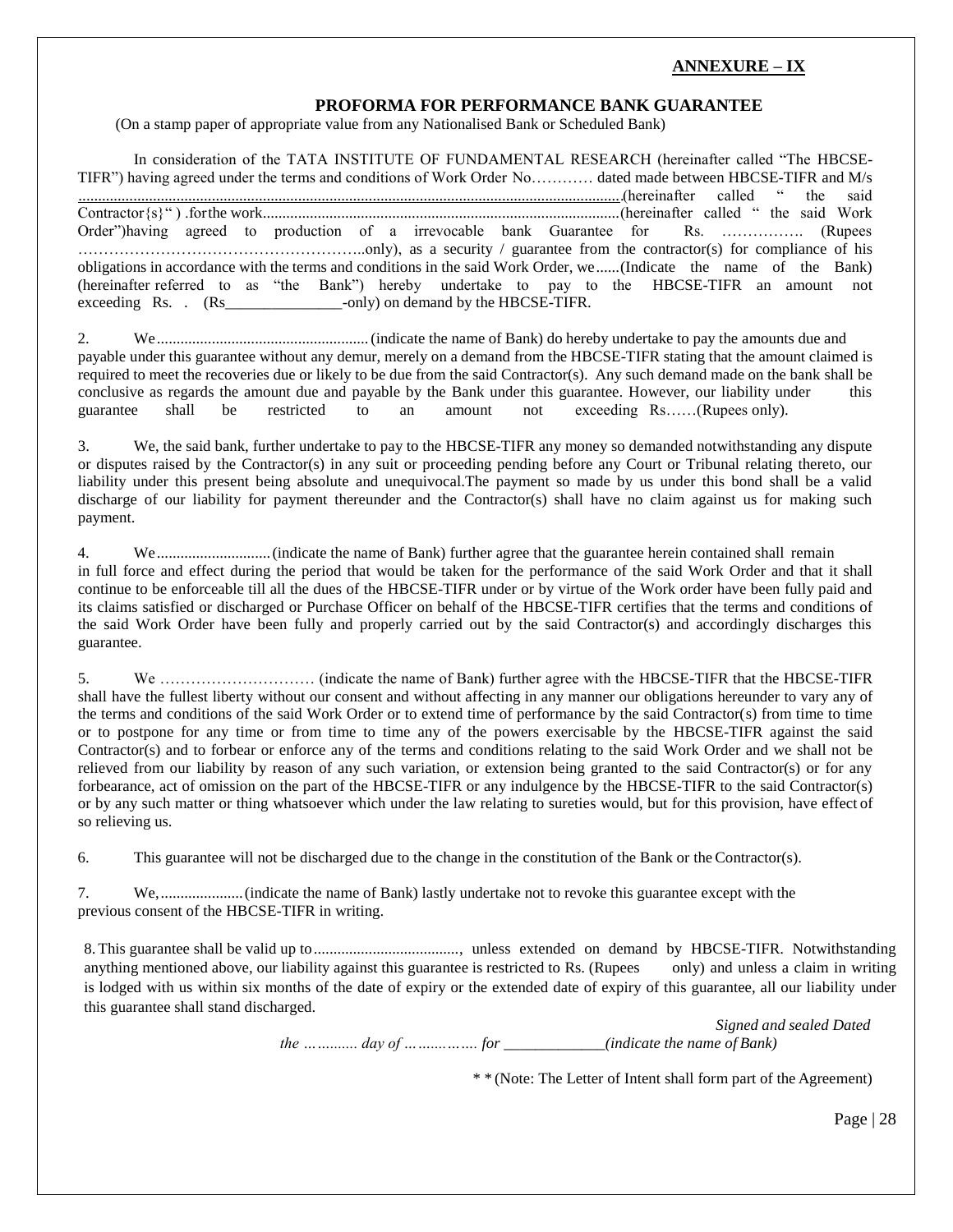### **ANNEXURE – X**

#### **Bid Securing Declaration (to be submitted on company's letter head)**

I/We the undersigned hereby declare that if we withdraw or modify the bids during the period of its validity, or if we are awarded the contract and fail to sign the contract, or to submit a performance security before the deadline defined in the request for bids document or fail to execute the contract, we will be suspended for the period of time specified in the request for bids document from being eligible to submit bids for contracts with the entity that invited the bids.

 Name and Signature of Authorized Signatory and Company Seal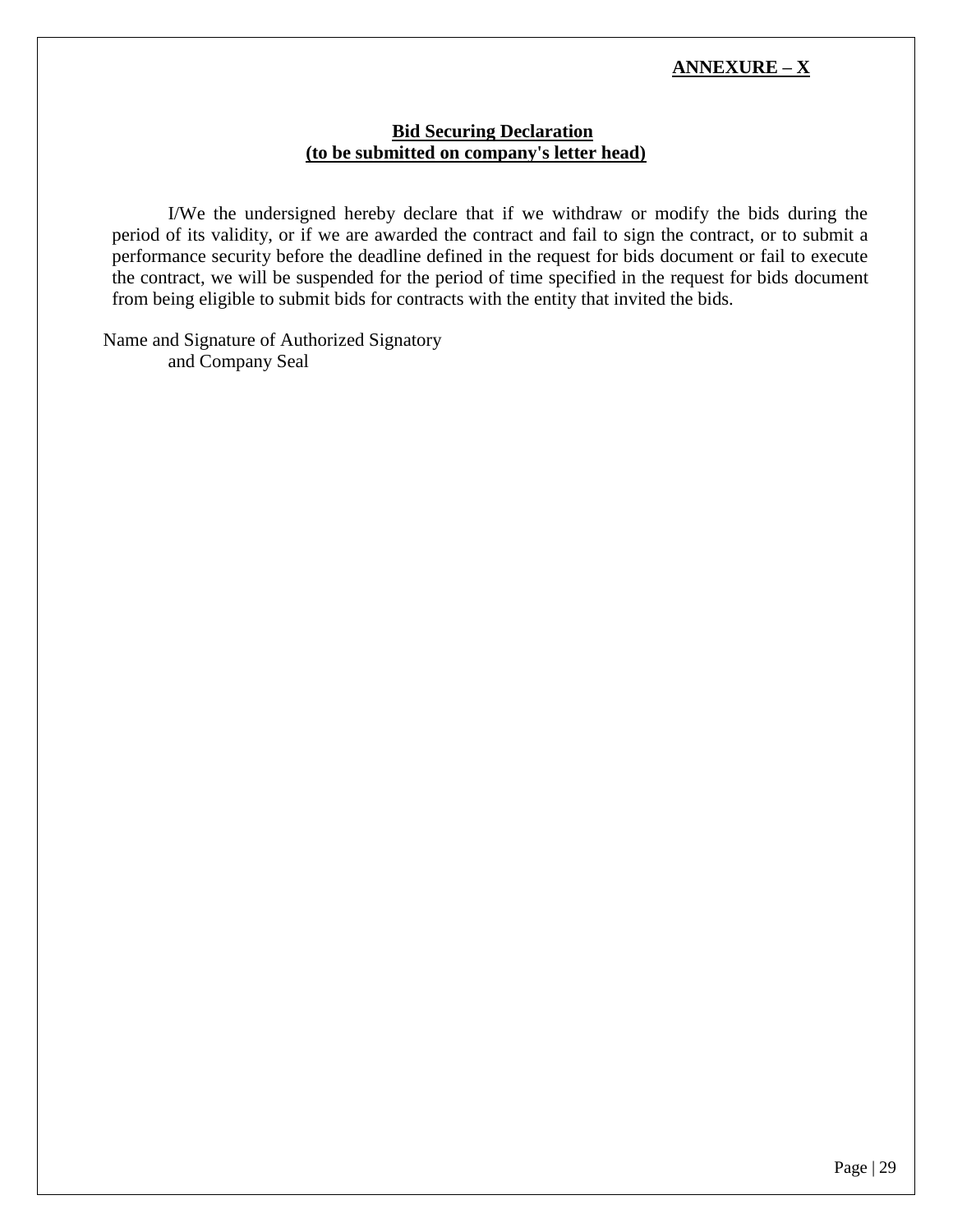## **Annexure XI**

## **Technical Evaluation Criteria with Marks**

The following Parameters of Technical Bid will be taken into account for Shortlisting the Commercial Bid. **The Proposals shall be evaluated in two stages: (1) Technical and (2) Price / Financial. A Minimum qualifying mark is set as per Table below and only those Agencies whose Technical Proposals score the minimum mark of 60% and above shall be considered for Financial Evaluation.**

#### **I. Mandatory Documents:**

1. The Tenderer must have an average annual turnover of Rs. 60,00,000/- (Rupees Sixty lacs) and should be profit making during the last Financial three years 2018-19, 2019-2020 and 2020-21. Copies of the following documents should be submitted along with the Technical Bid.

- a. Audited Balance Sheet of last three years i.e.2018-19, 2019-20 and 2020-21.
- b. GST Registration certificate.
- c. ESI & EPF Registration Certificate.

d. PAN Card

e. Income tax return of last three F.Y 2018-19, 2019-20 and 2020-21.

- 2. The Tenderer should have the Registered / Branch Office in Mumbai MMR region.
- 3. The Tenderer should be a company registered under the Companies Act, 2013

4. The Tenderer should possess valid ISO-9001 certification. Copy of certificate has to be attached with the Technical Bid.

5. Tenderer should provide copy of the License under Contract Labour (Regulation and Abolition) Act.

**II.**

| Sr.<br>No.     | <b>Attributes</b>                                                                                                                                                                                                                                                                                                                         | <b>Max</b><br>marks | <b>Assessment</b>                                      |
|----------------|-------------------------------------------------------------------------------------------------------------------------------------------------------------------------------------------------------------------------------------------------------------------------------------------------------------------------------------------|---------------------|--------------------------------------------------------|
| 1              | The Contractor should have attended the<br>pre-bid meeting                                                                                                                                                                                                                                                                                | 05                  | 100% marks for whoever attended the<br>pre-bid meeting |
|                | the institute's requirements/the scope of work).                                                                                                                                                                                                                                                                                          |                     |                                                        |
| $\overline{2}$ | Attach copy of Audited Financial statement of<br>the last 3 years i.e., upto $31/03/2021$                                                                                                                                                                                                                                                 | 10                  | 100% marks for minimum eligibilitycriteria             |
| 3              | Contractor should have minimum 1-3 years'<br>experience in providing manpower to the Govt.<br>& PSU, Govt. / Semi-Govt./ Research Centre.<br>(Documentary proof of existing three work)<br>orders should be enclosed)                                                                                                                     | 30                  | Based on experience certificate provided               |
| $\overline{4}$ | The contractor should have been executed or<br>be executing a single contract of minimum<br>One similar completed work contract<br>(i)<br>of Rs. 48 lacs or more; OR<br>Two<br>similar<br>completed<br>work<br>(ii)<br>contracts of Rs. 36 lacs or more; OR<br>(iii) Three similar completed<br>work<br>contracts of Rs. 24 lacs or more. | 10                  | Based on Documents provided.                           |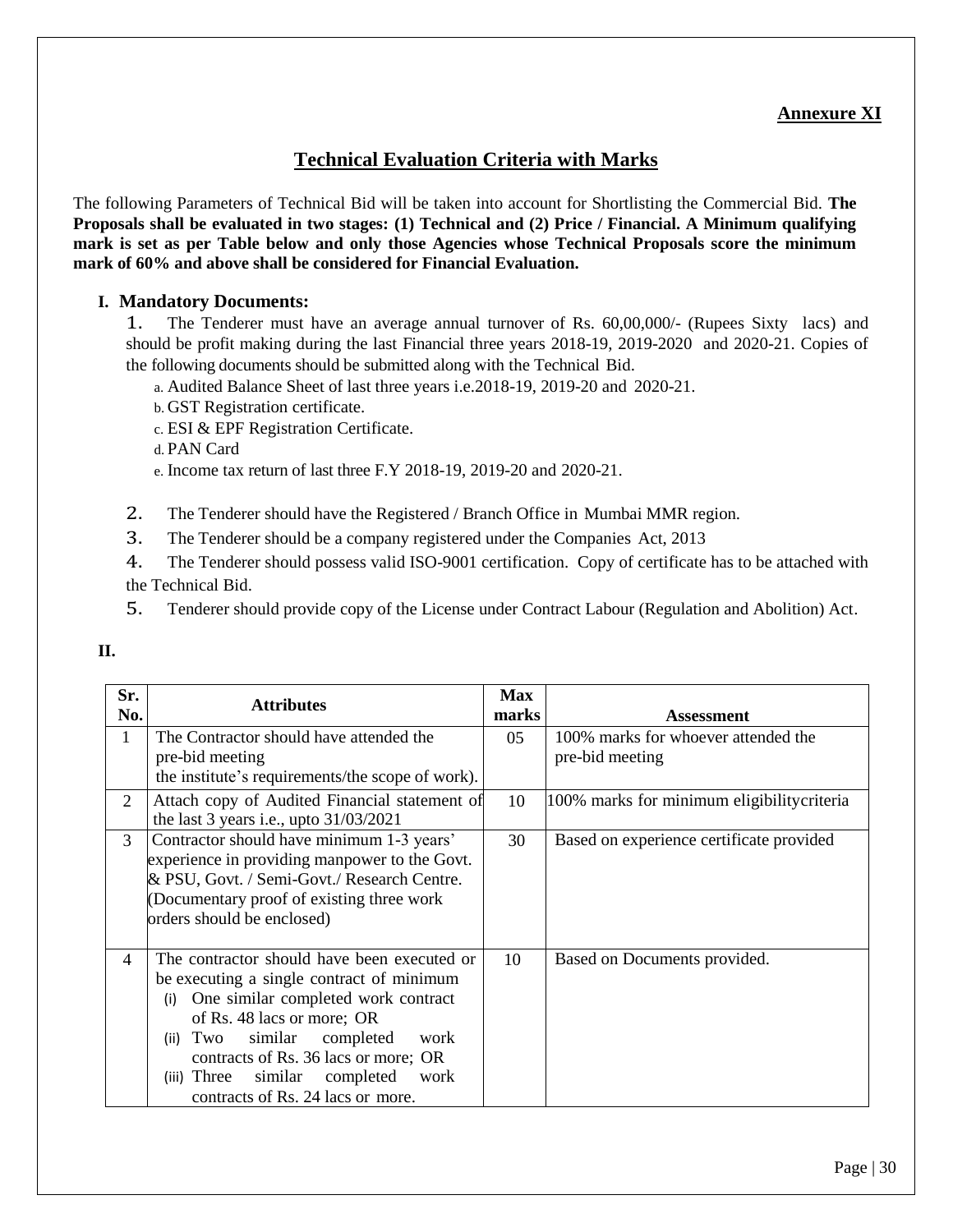|   | 5 Performance Certificate should be issued for the<br>last 2 years from the existing 3 clients about<br>supply of manpower. Documentary Proof to be<br>enclosed. | 30 | Based on Performance Certificates. |
|---|------------------------------------------------------------------------------------------------------------------------------------------------------------------|----|------------------------------------|
| 6 | No. of manpower supplied for the existing<br>three clients for the above housekeeping work<br>Documentary Proof to be enclosed.                                  | 15 | Based on documents.                |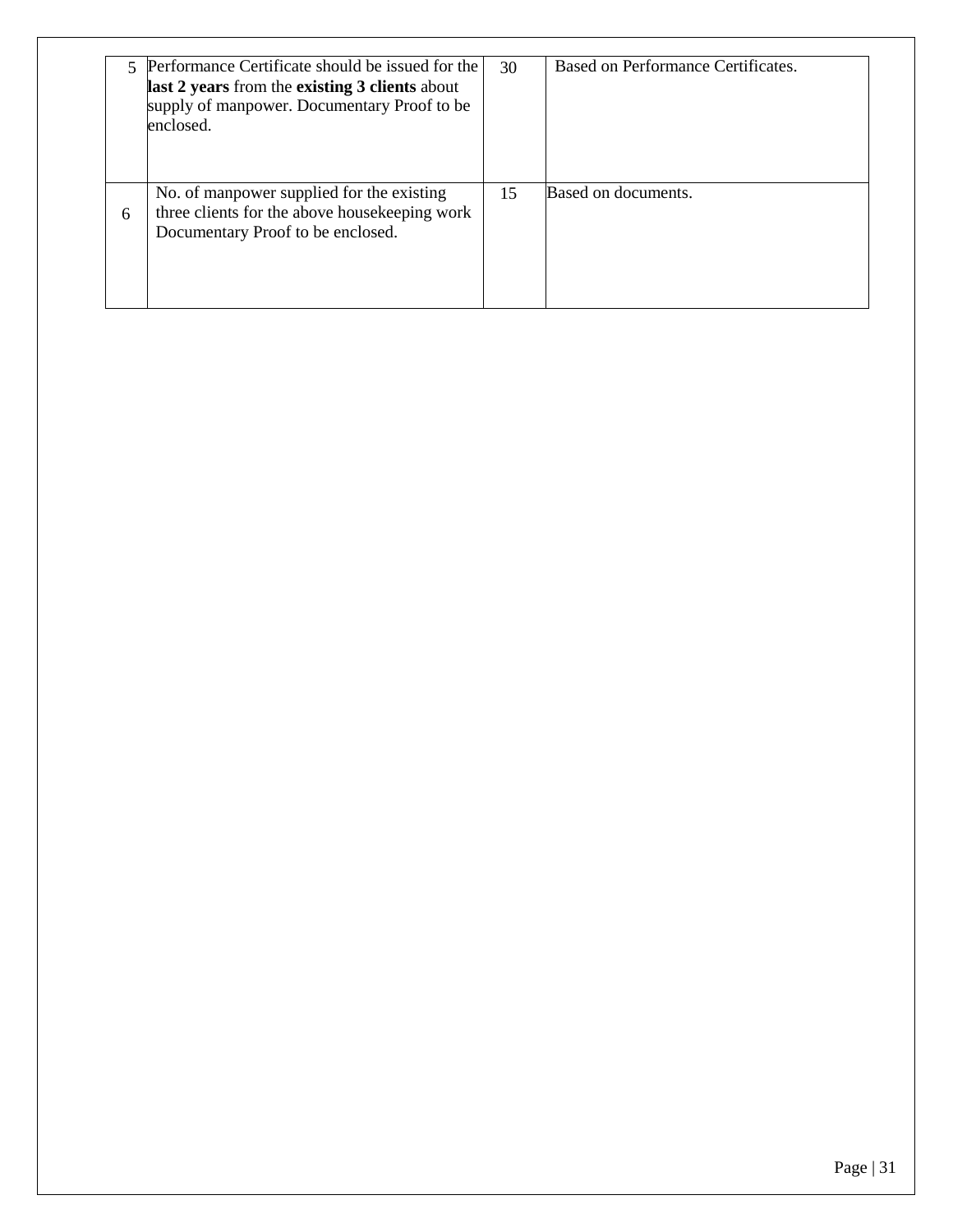## **PART – 2**

## **FINANCIAL BID**

### **Tender Notice No. HBC/PUB02/2022**

**Annual Contract for Providing Housekeeping & Caretaking Services for Main Building, NIUS, Olympiad facilities & Two Hostel Building at HBCSE-TIFR, Mankhurd, Mumbai.**

### **FINANCIAL BID DOCUMENT**

Notes:-

1. The price bid to be submitted strictly as per the prescribed format.

2. The rates quoted by the tendering agency should be inclusive of all statutory and taxation liabilities in force at the time of entering into the contract.

3. If any firm quotes "Nil" charges / consideration, the bid shall be treated as unresponsive and will not be considered. Service charges quoted should be adequate to meet statutory deductions towards TDS and such other levies laid by Government from time to time.

4. Conditional bid shall not be considered and will be rejected outright.

5. No quotation (leaving blank) any item is NOT permitted in the financial bid form. In such cases the bid will be treated as non responsive and will be summarily rejected.

6.Service charges in figure quoted in the bid will remain applicable for complete contract period irrespective of revision of Minimum Wages by Government.

7.Other Allowances to account for cost of Uniforms, Shoes etc. The bidders quoting abnormally low/high rates for service charges / other allowances are liable to be disqualified